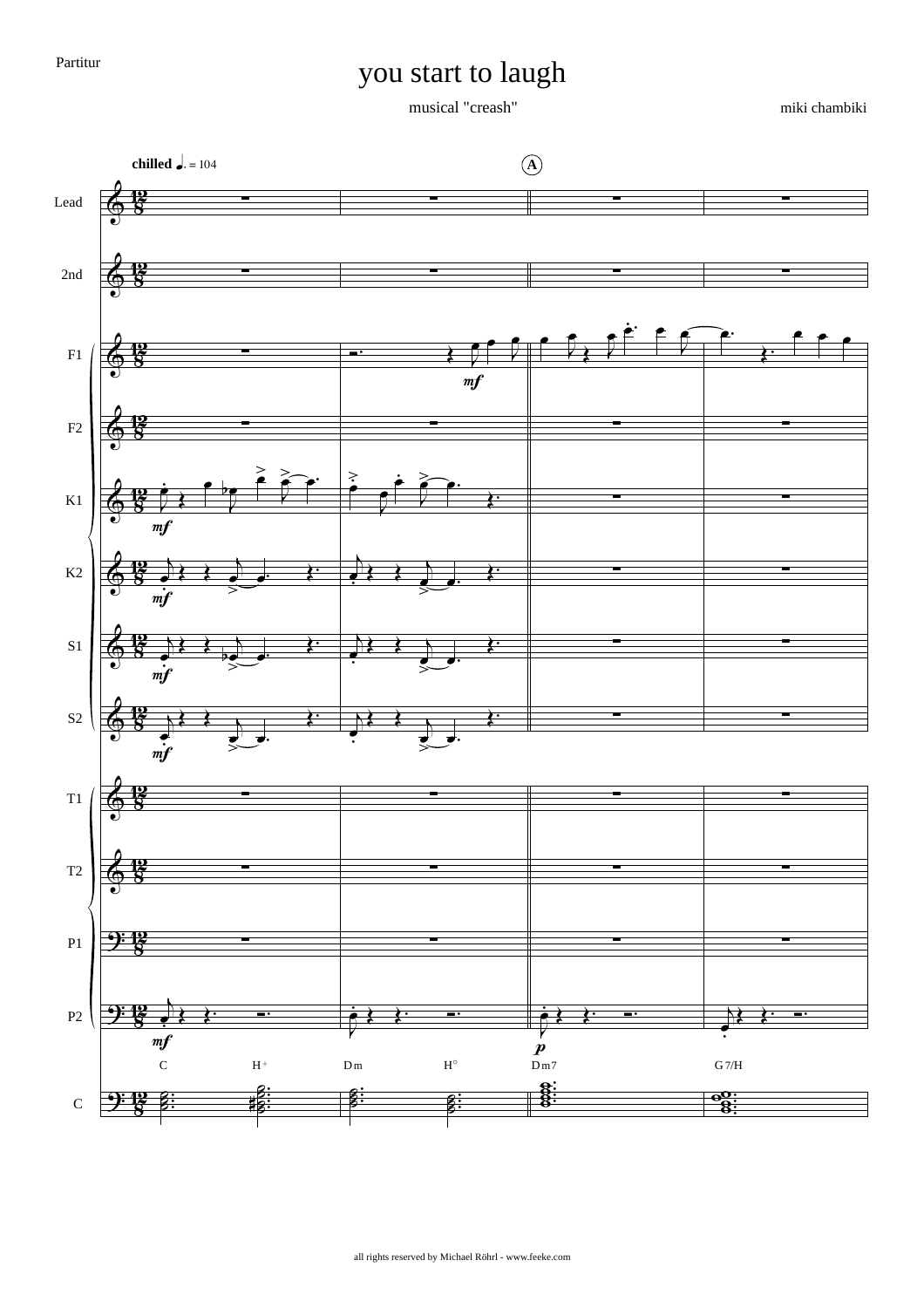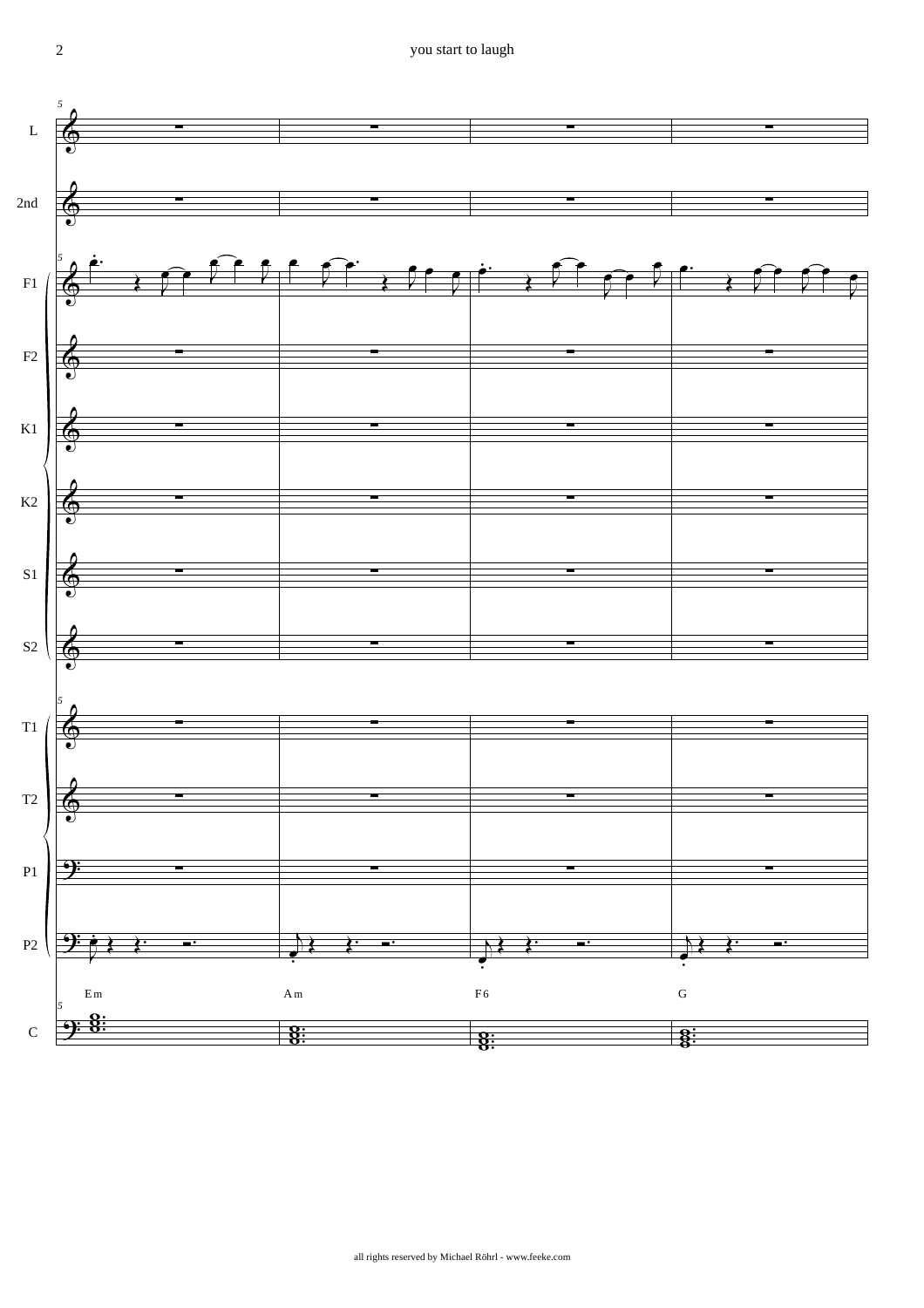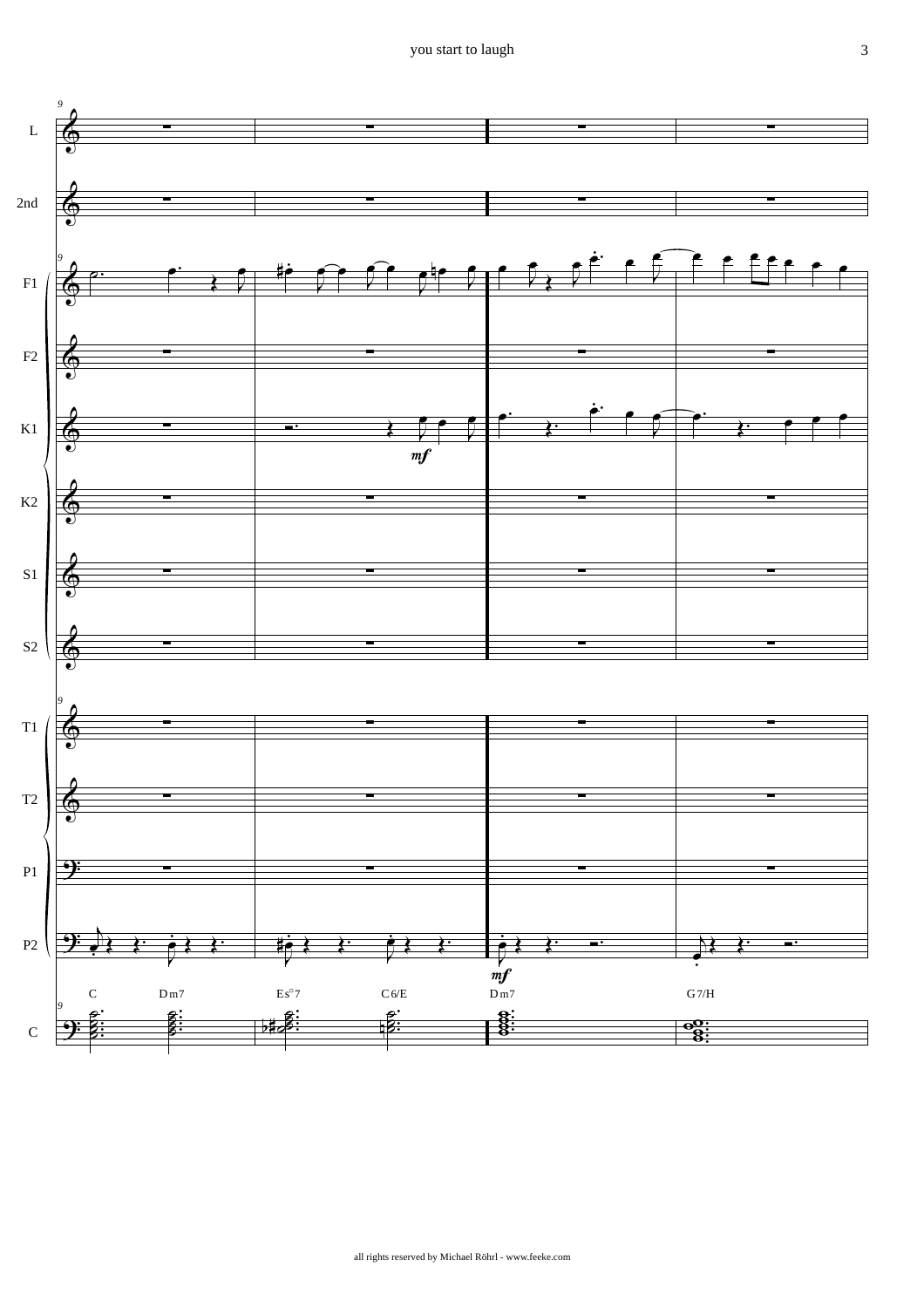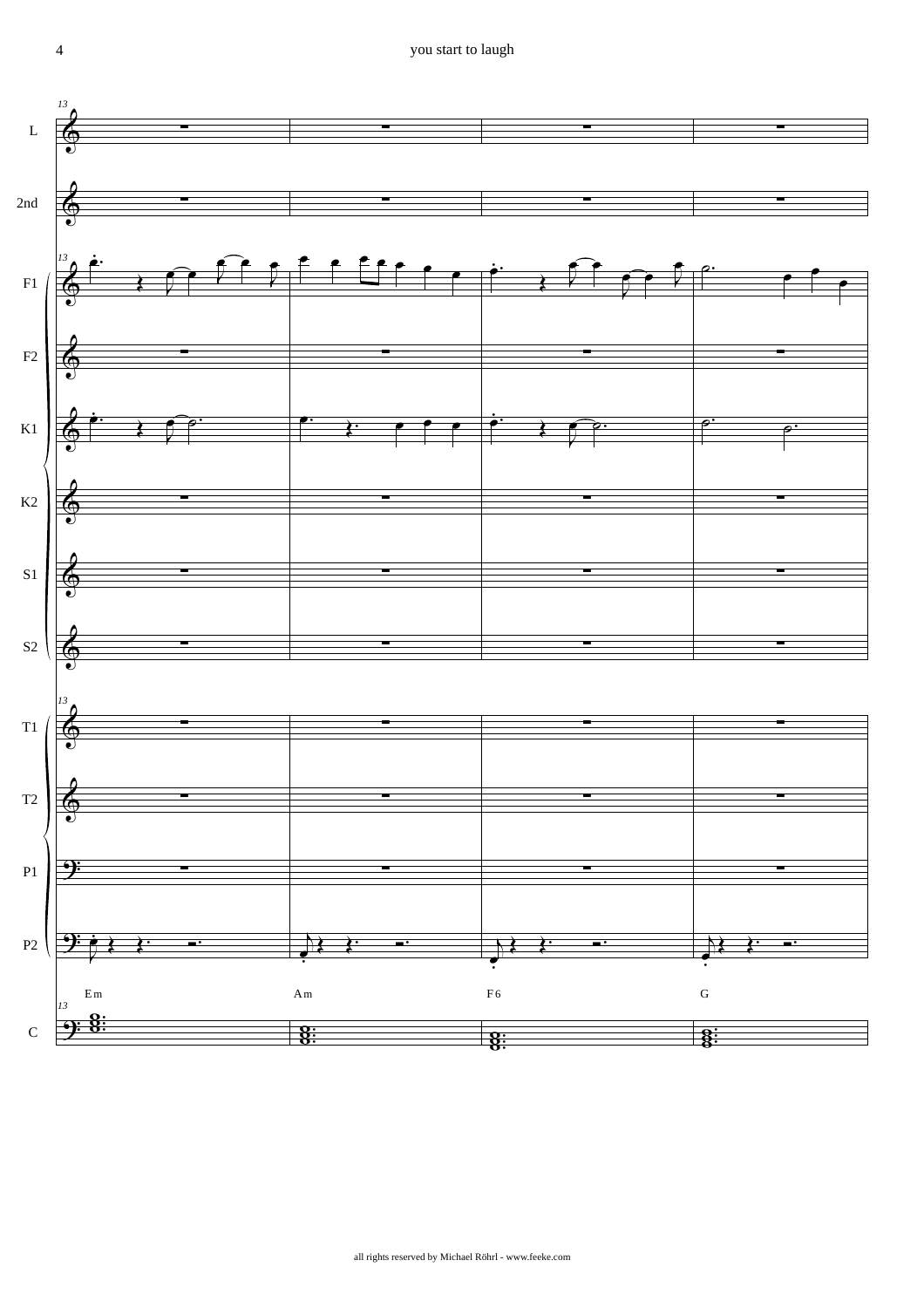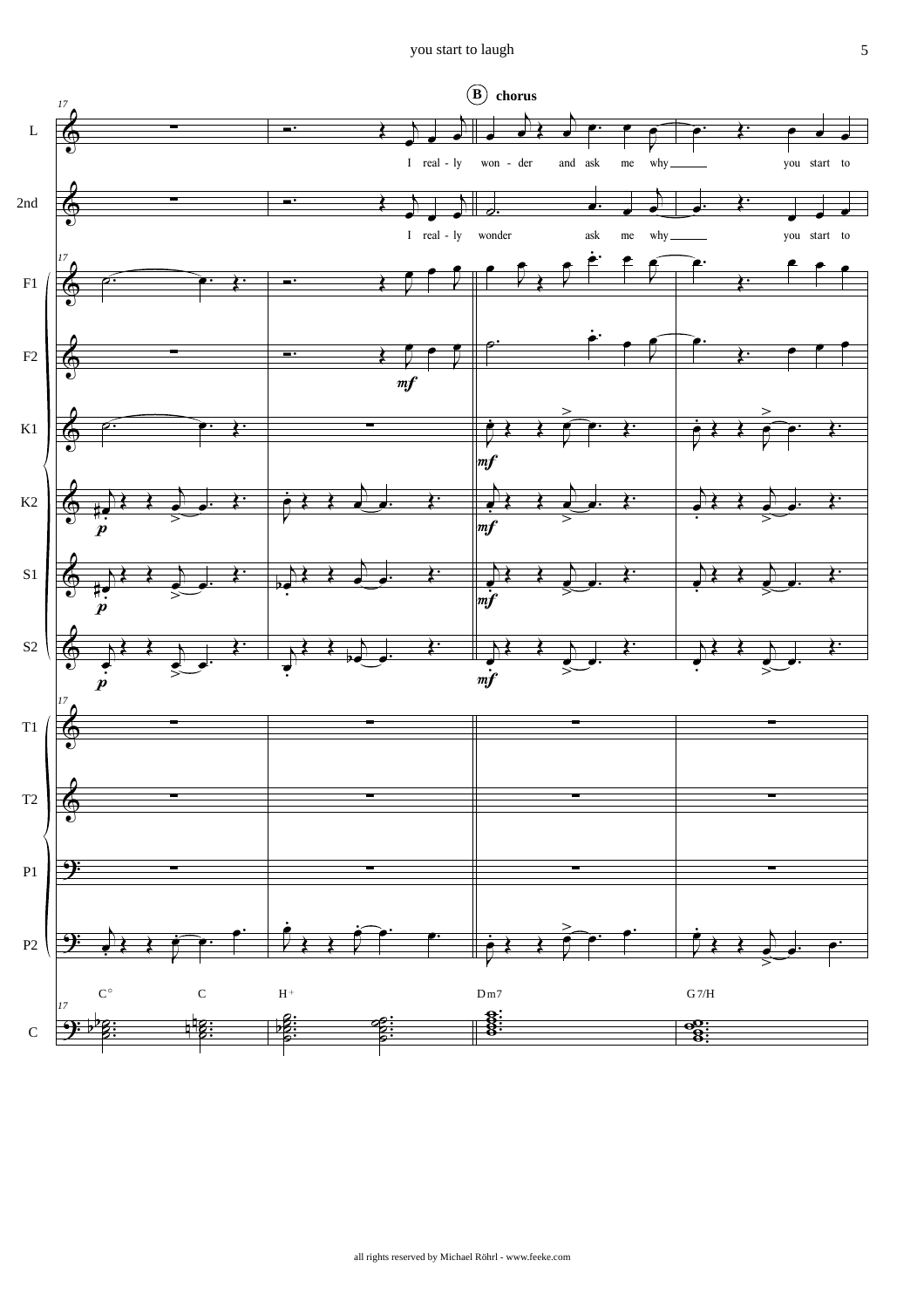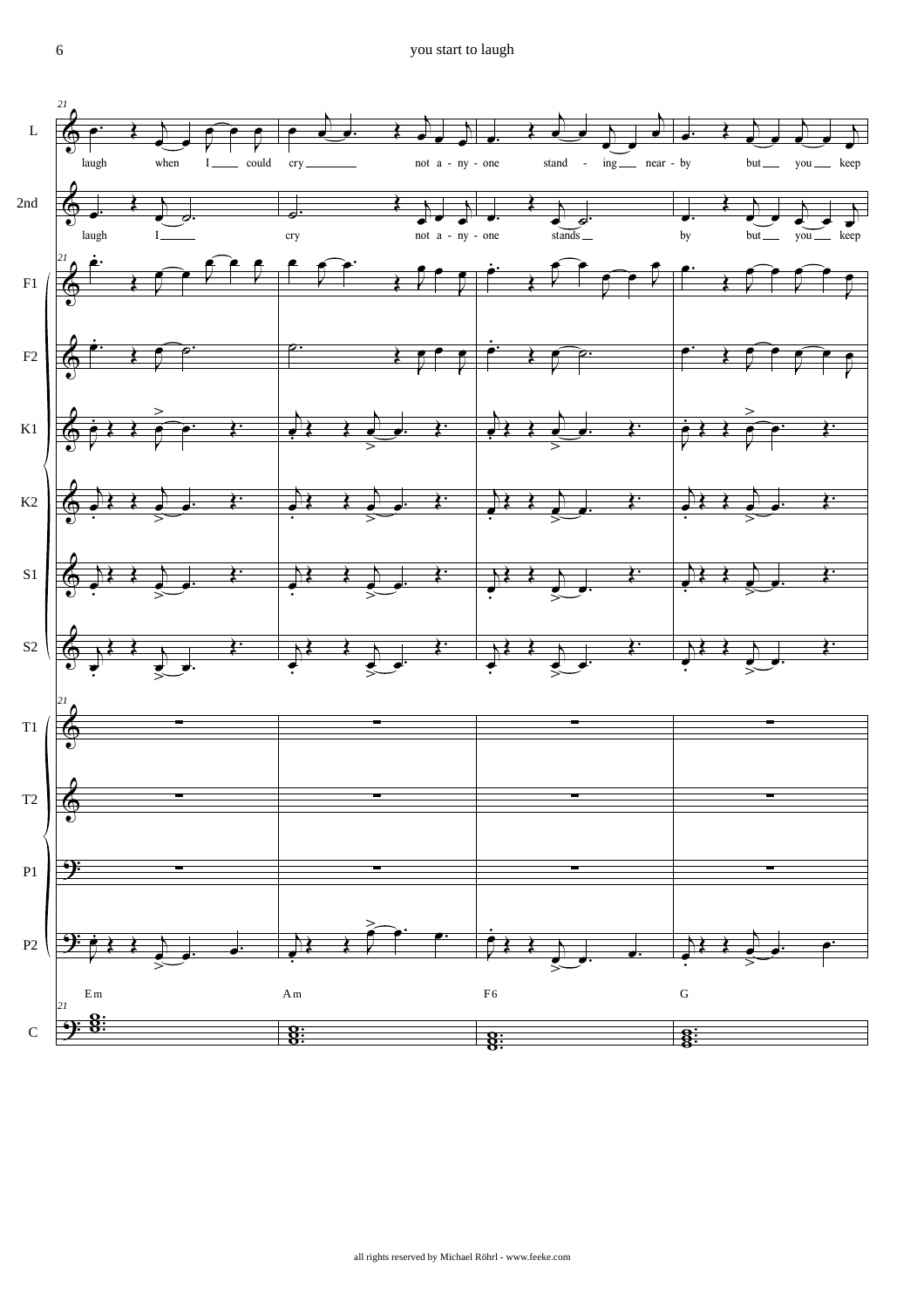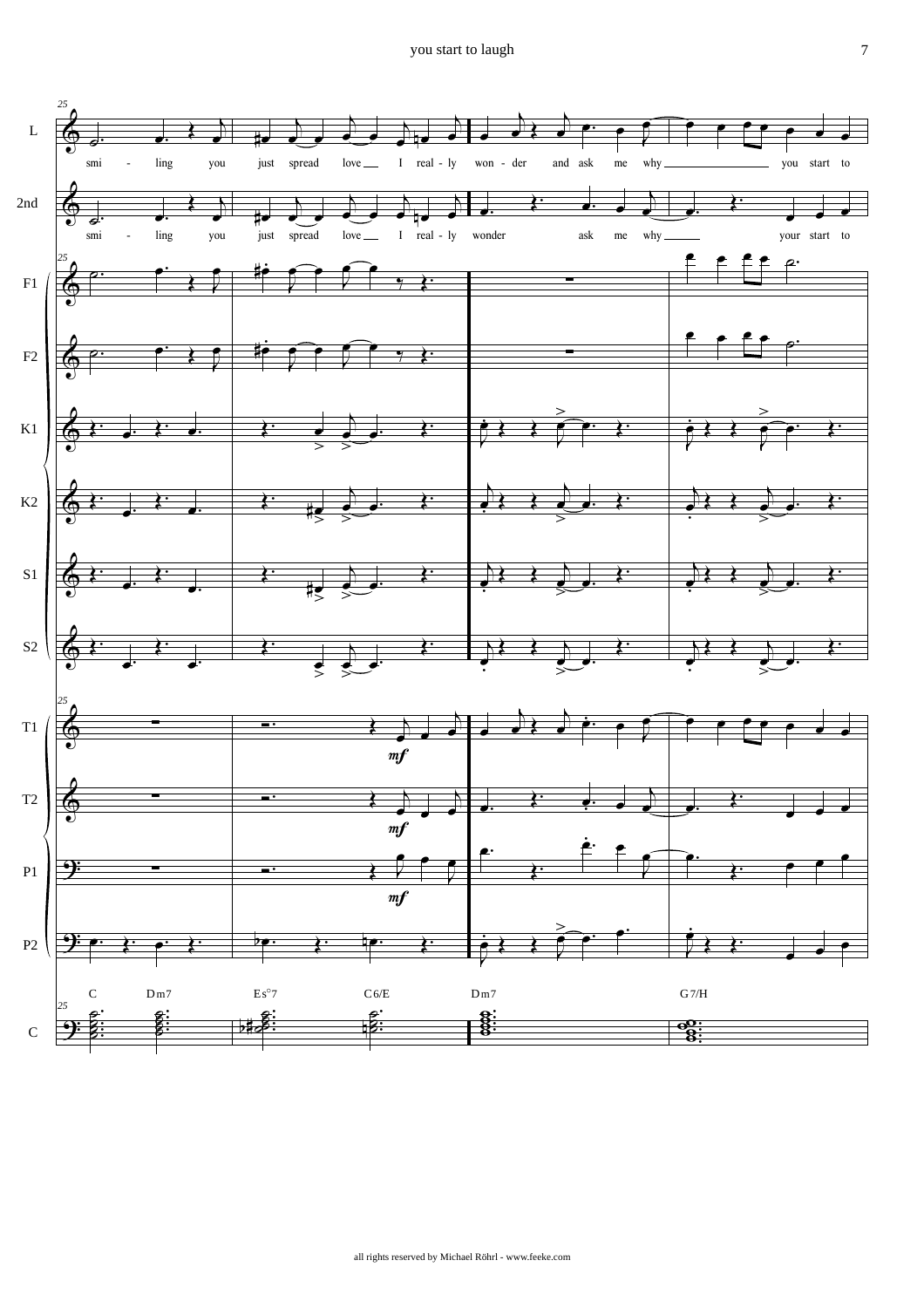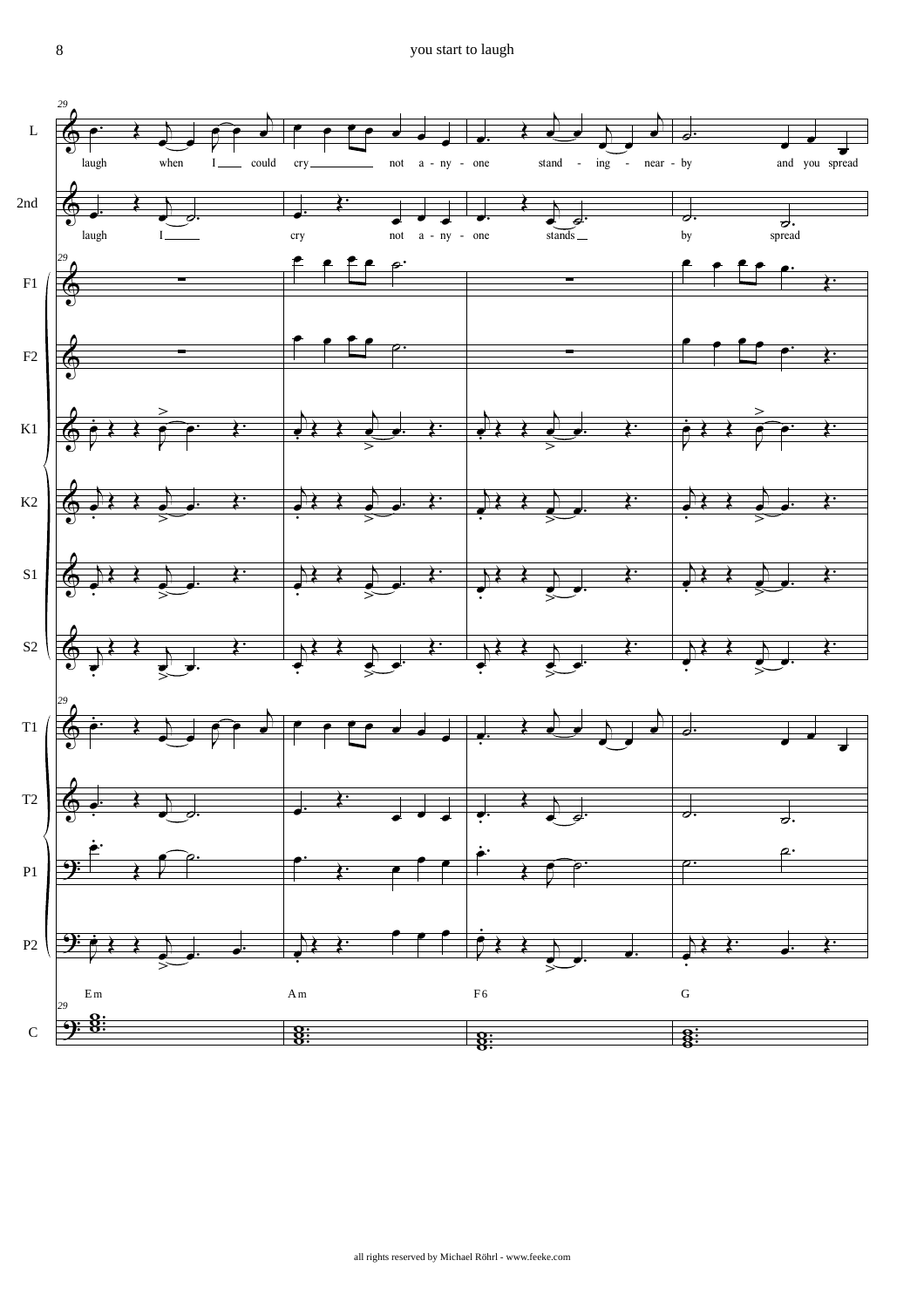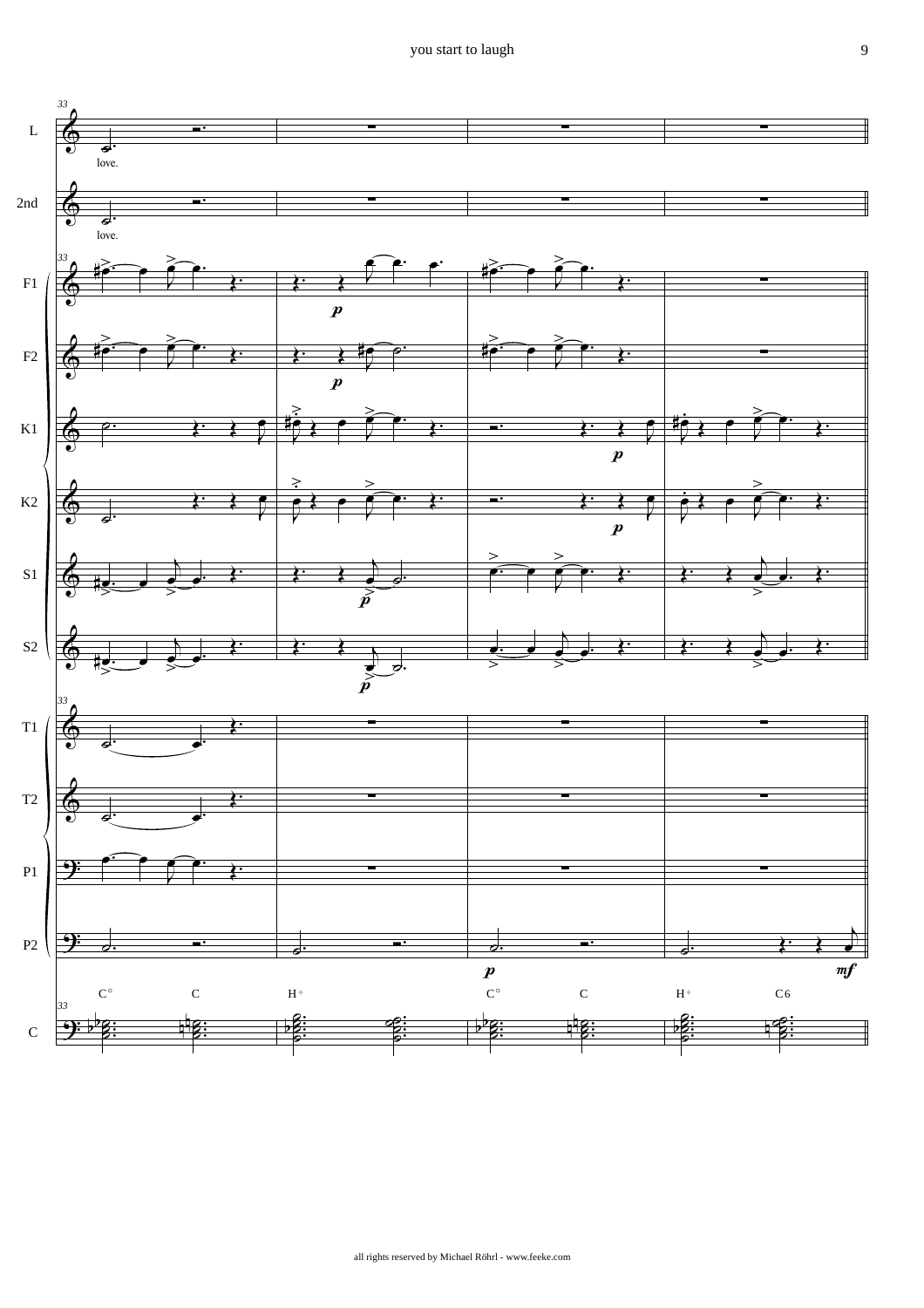$10$ 

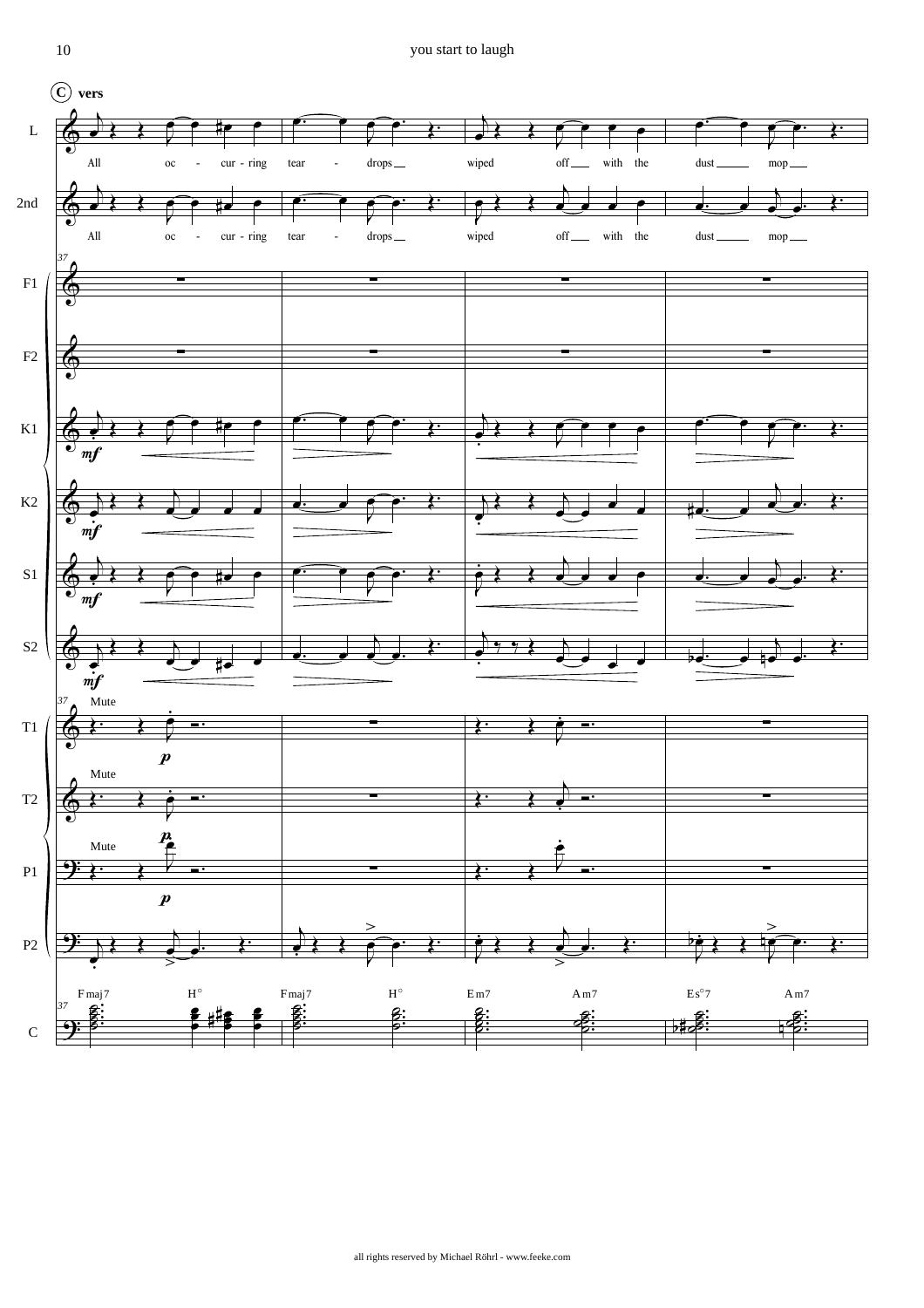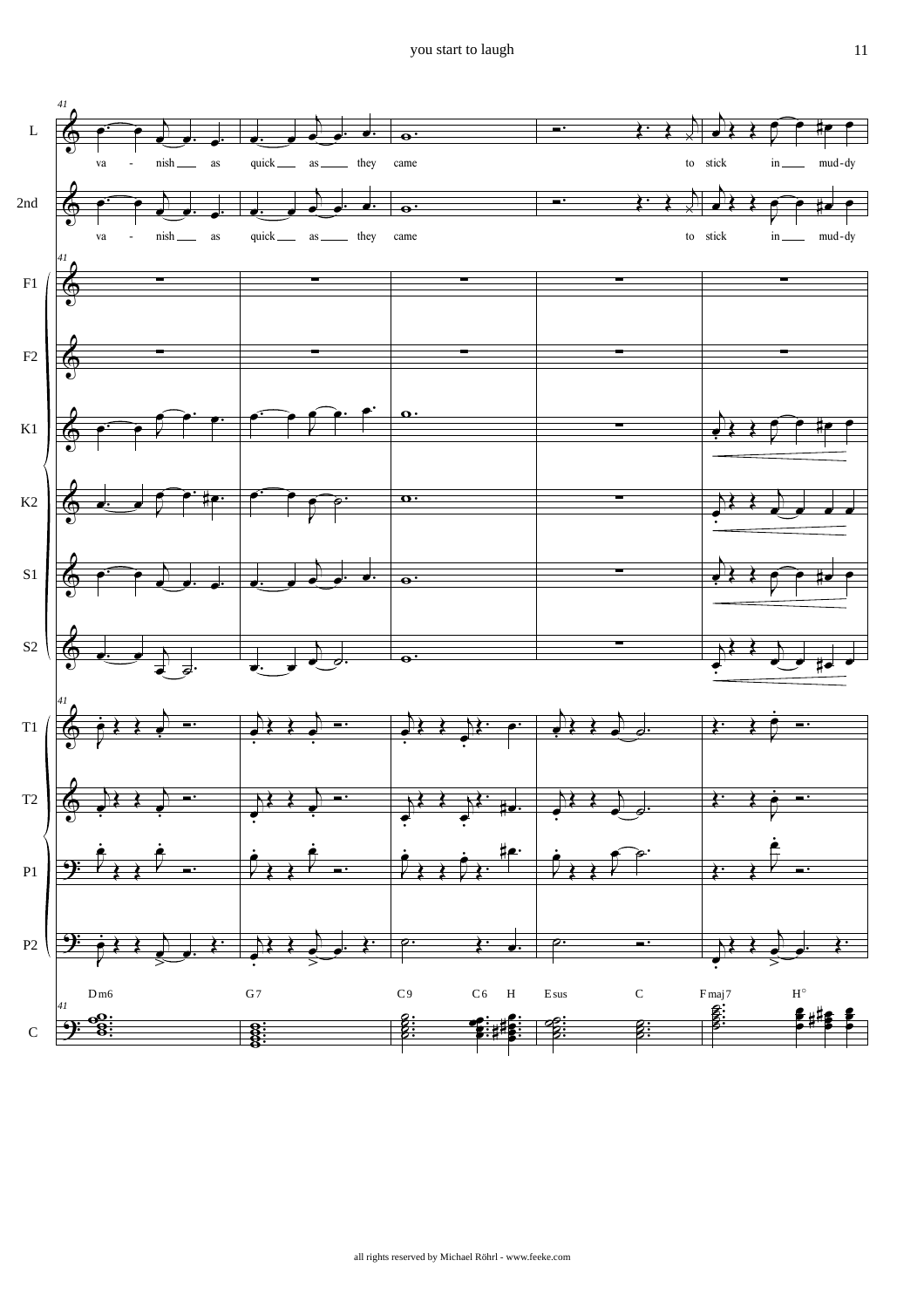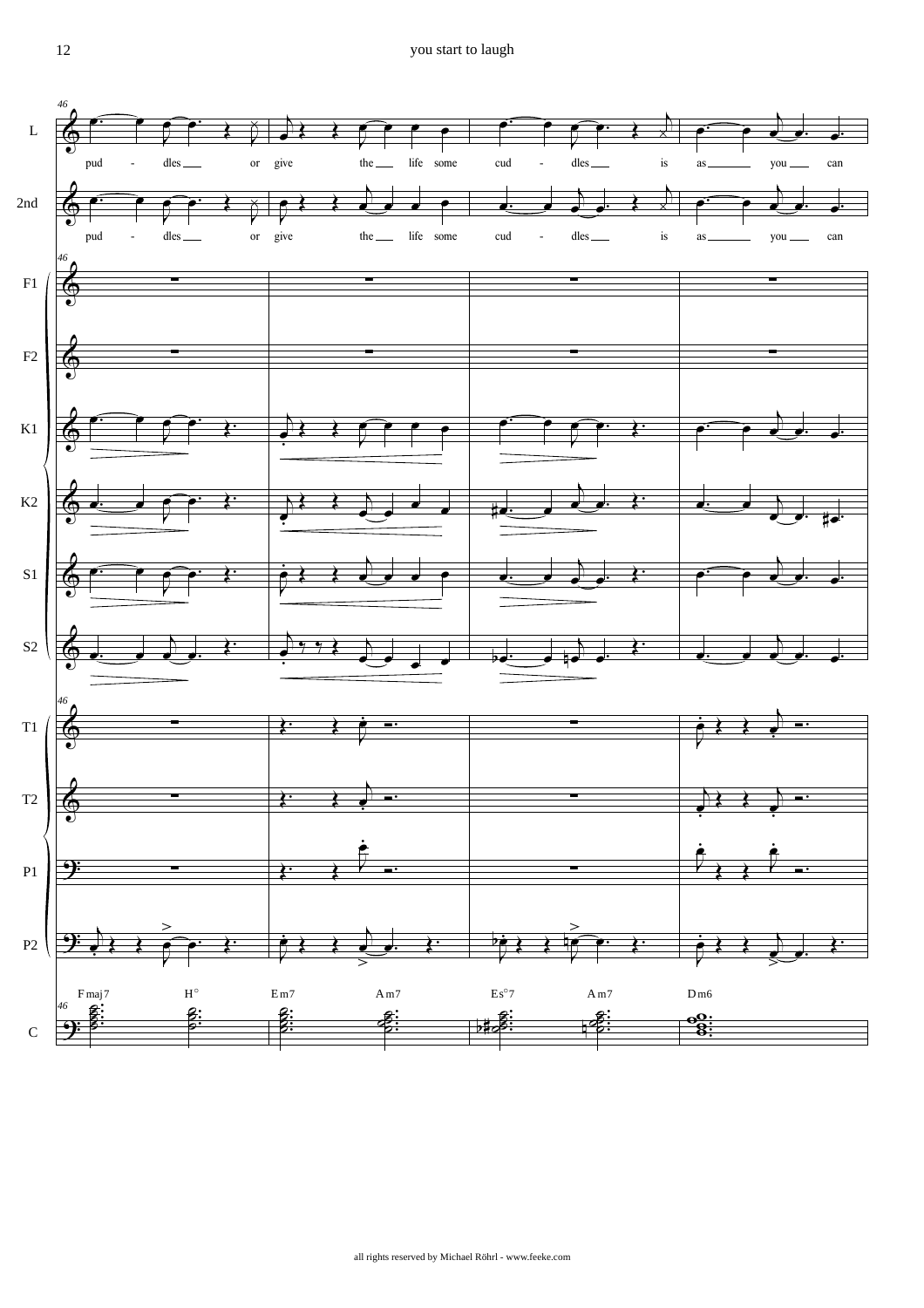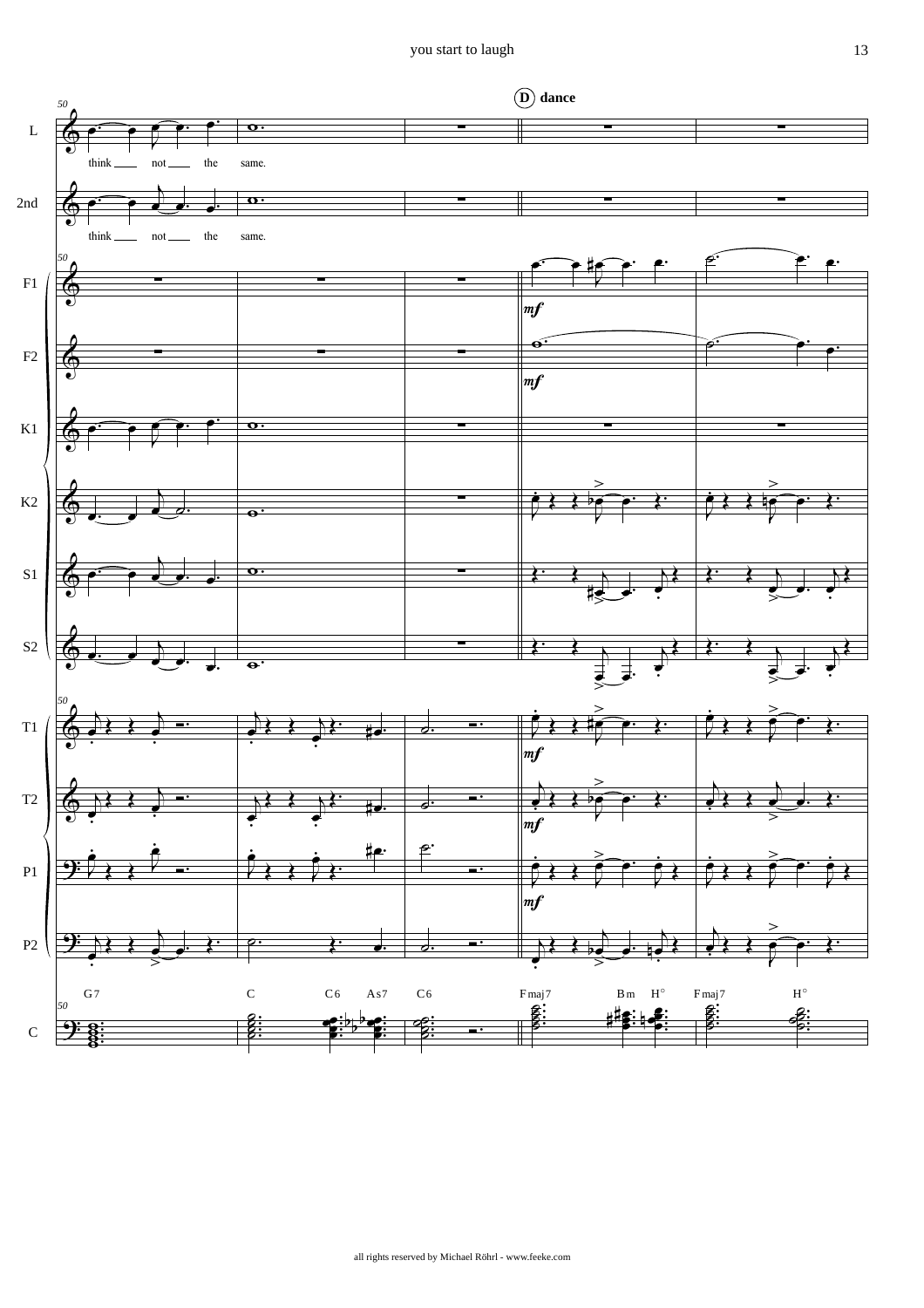![](_page_13_Figure_2.jpeg)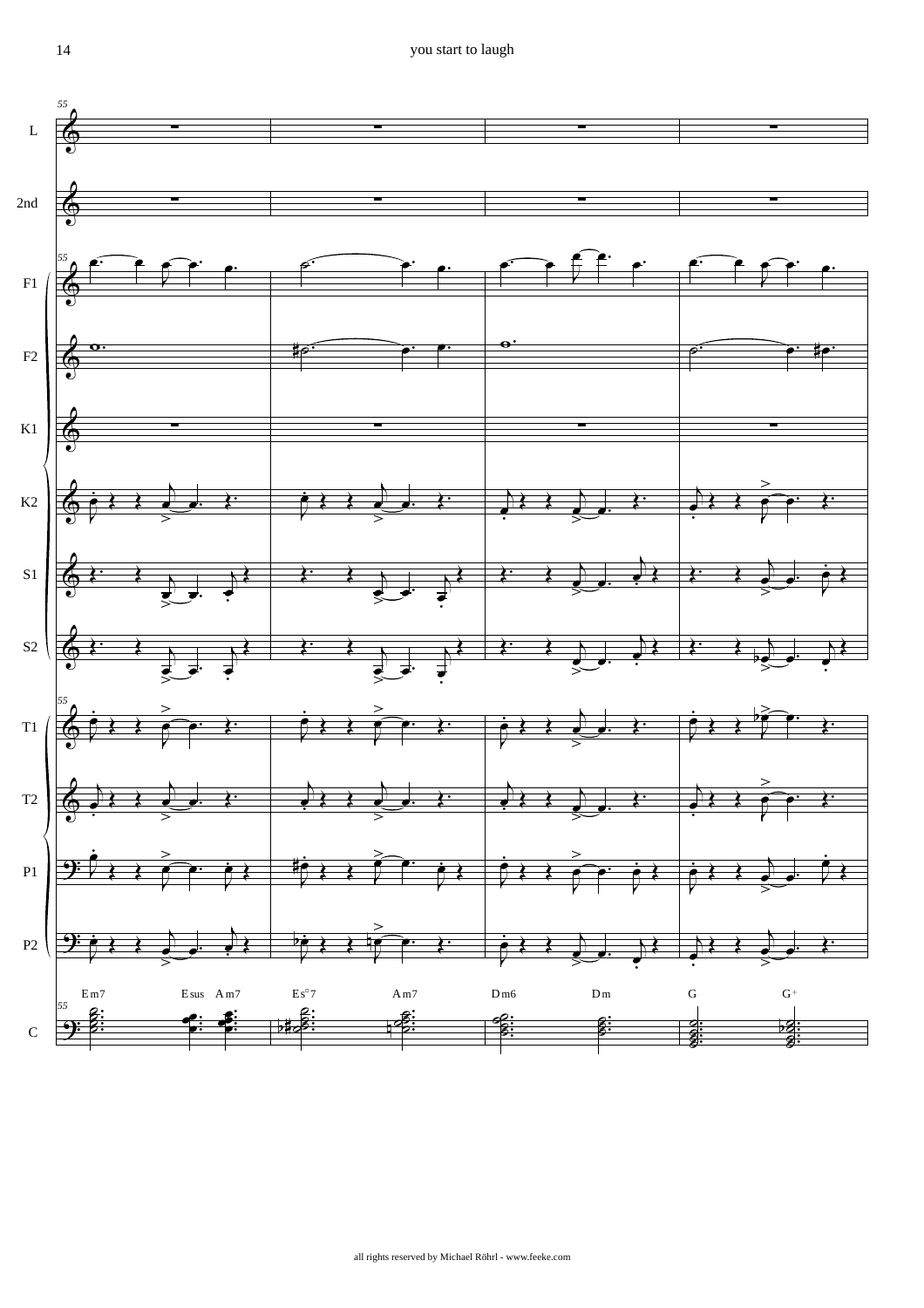you start to laugh

![](_page_14_Figure_1.jpeg)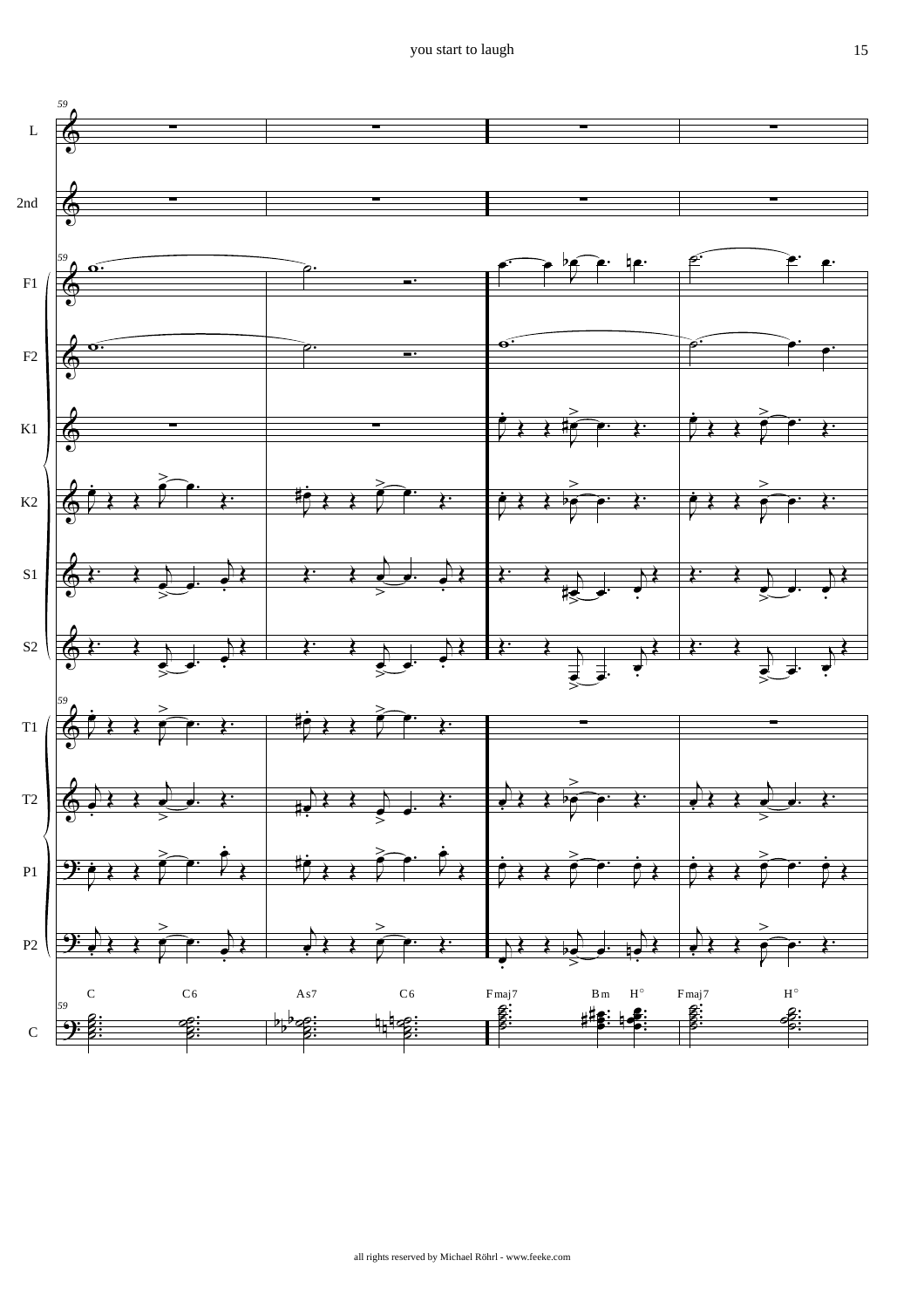![](_page_15_Figure_2.jpeg)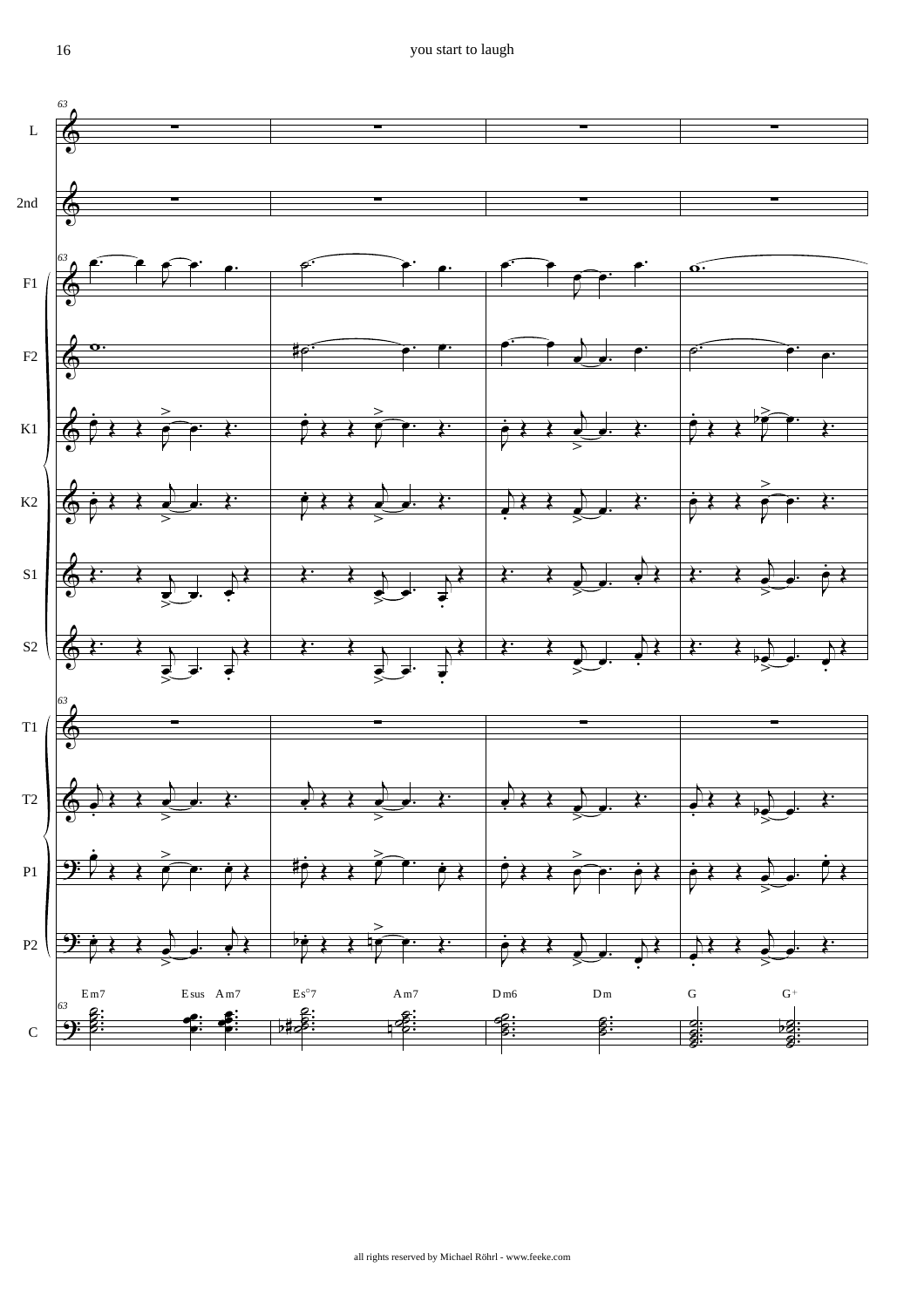![](_page_16_Figure_1.jpeg)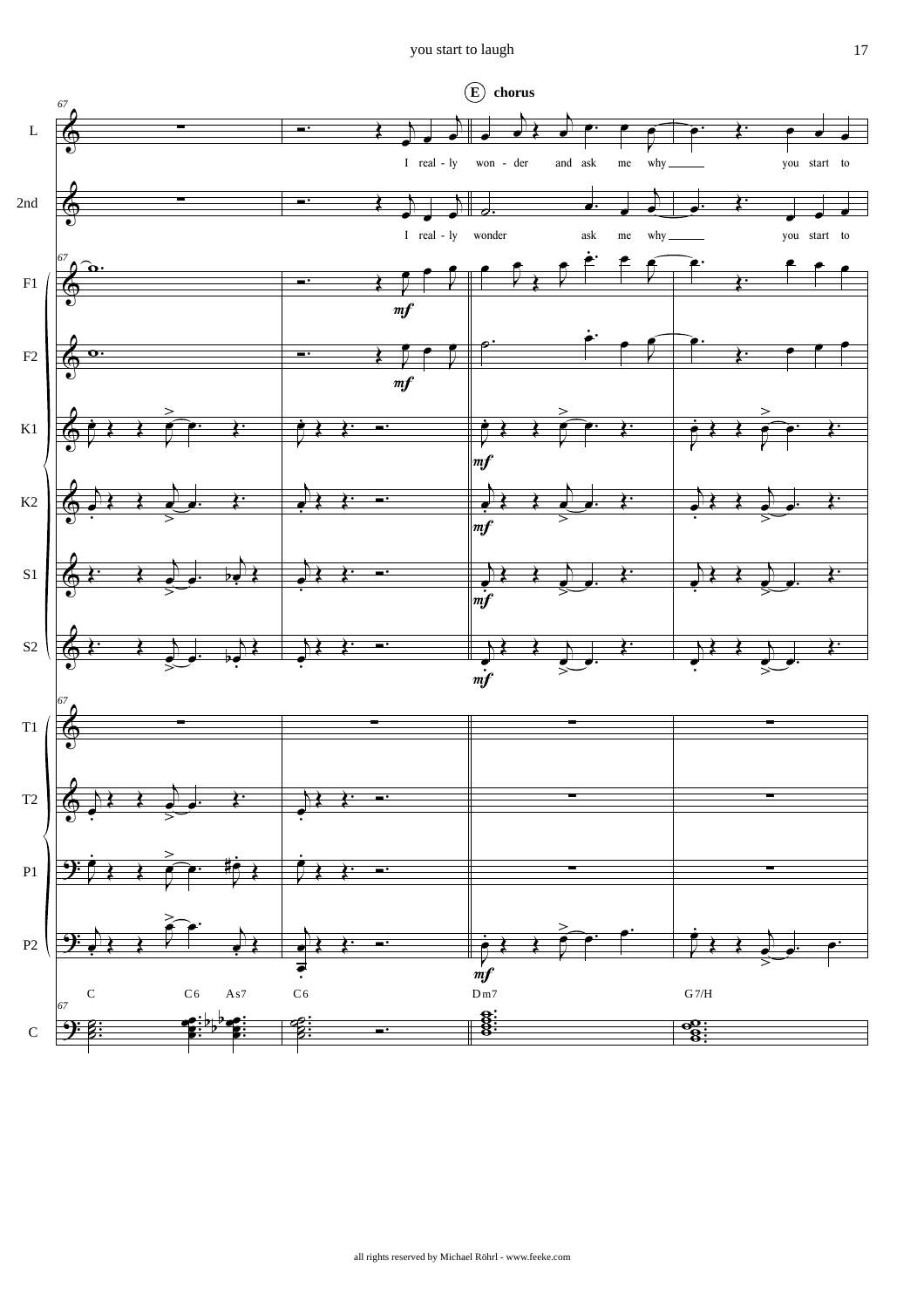![](_page_17_Figure_1.jpeg)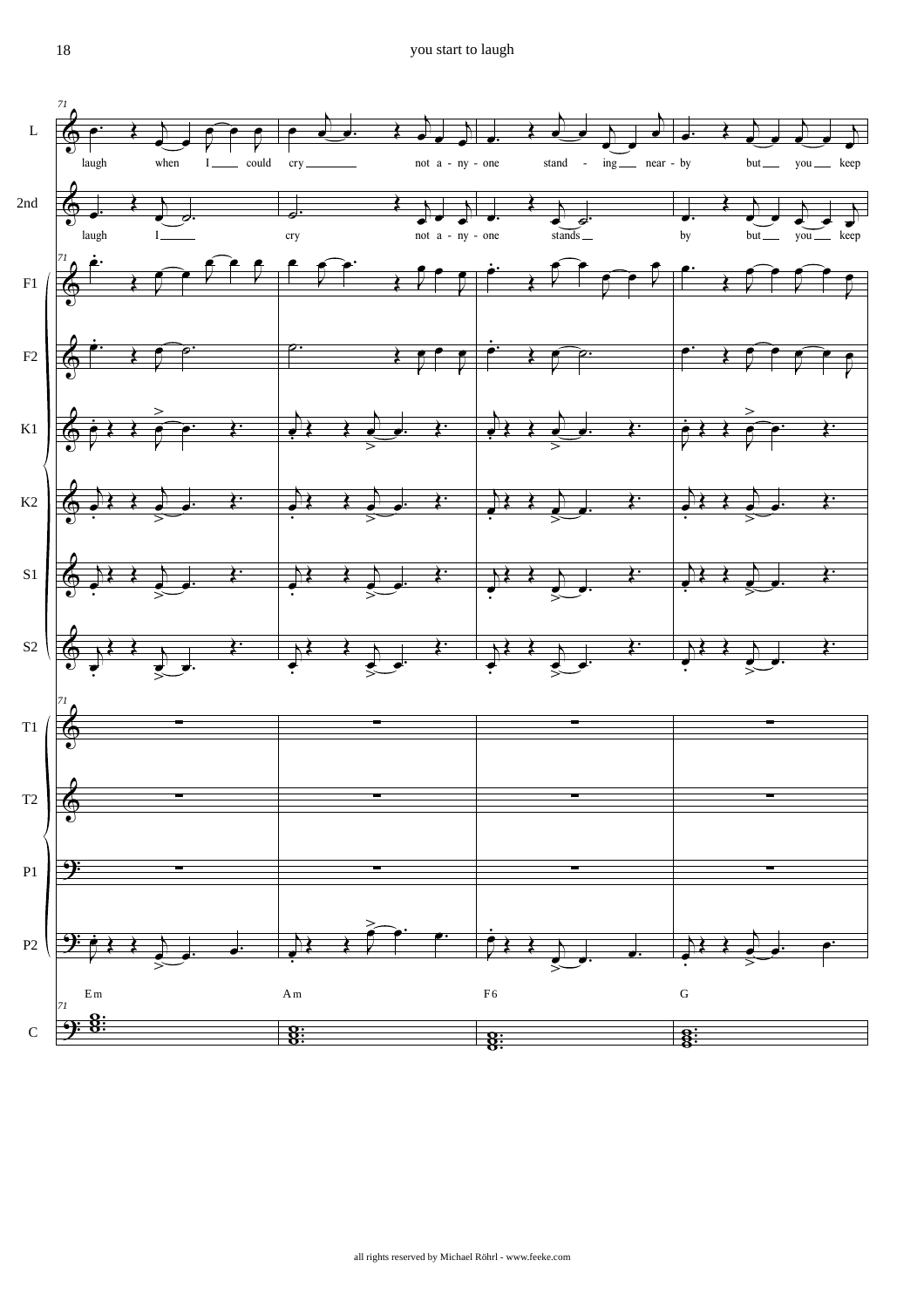![](_page_18_Figure_1.jpeg)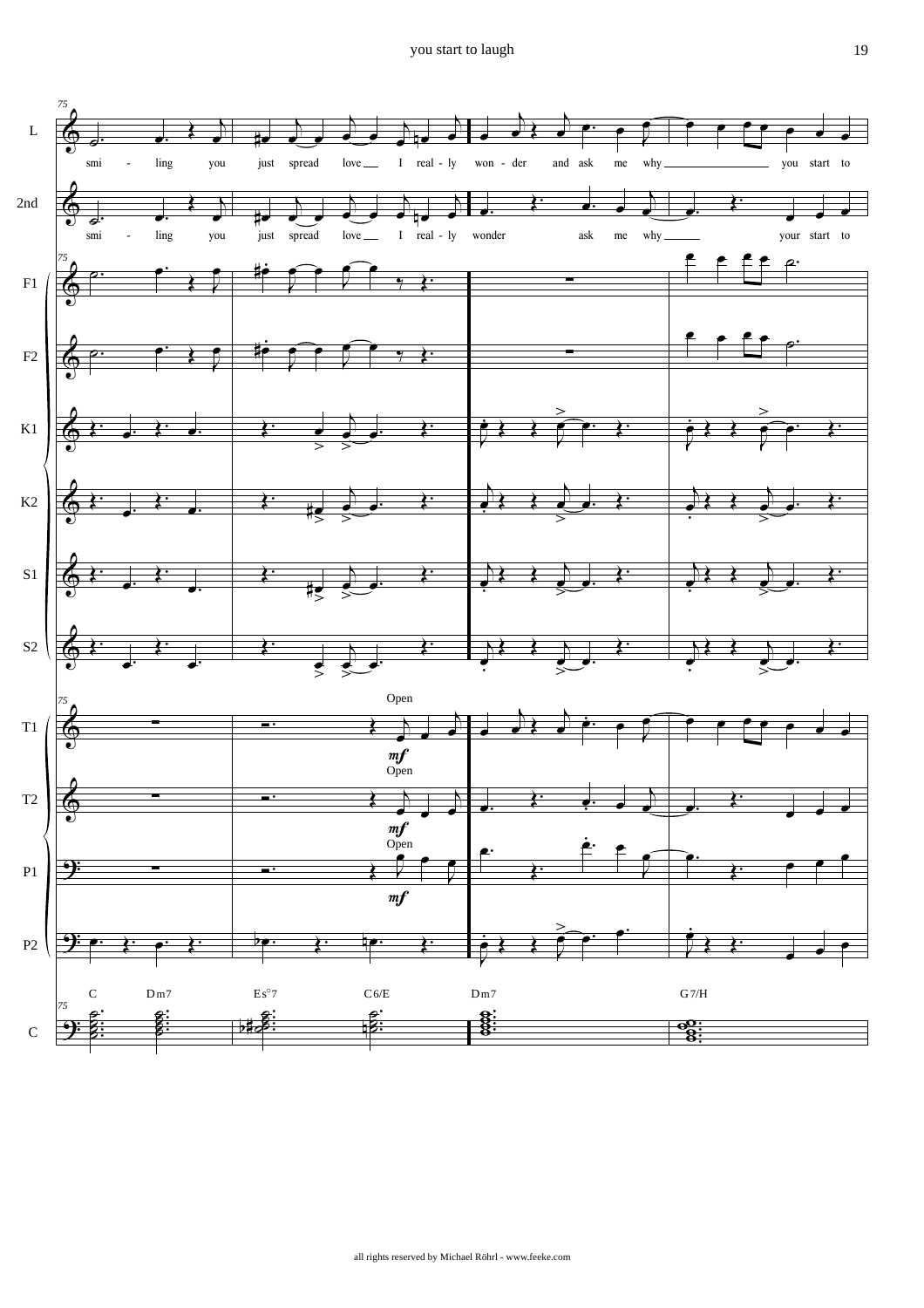![](_page_19_Figure_1.jpeg)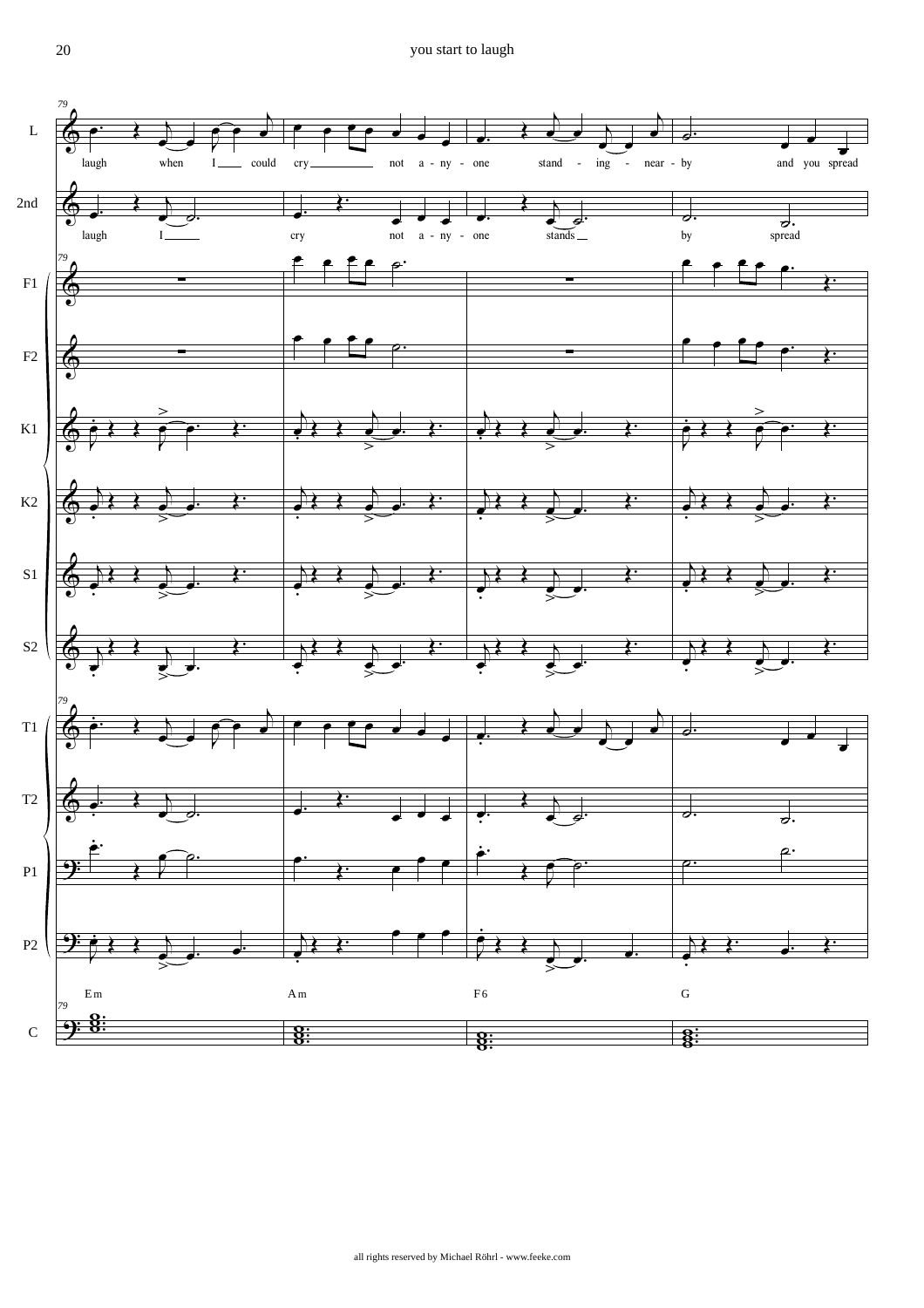![](_page_20_Figure_1.jpeg)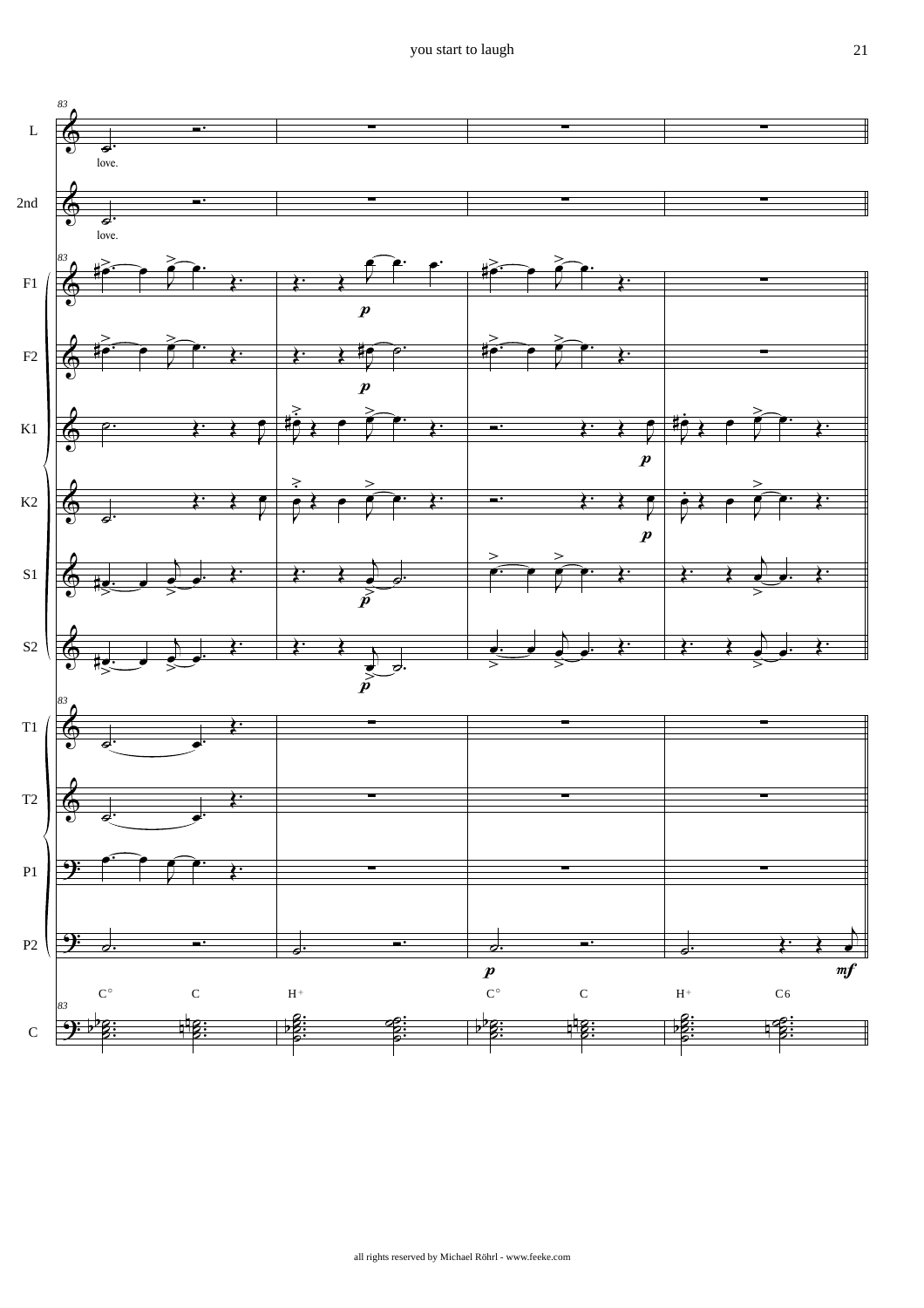$22$ 

![](_page_21_Figure_2.jpeg)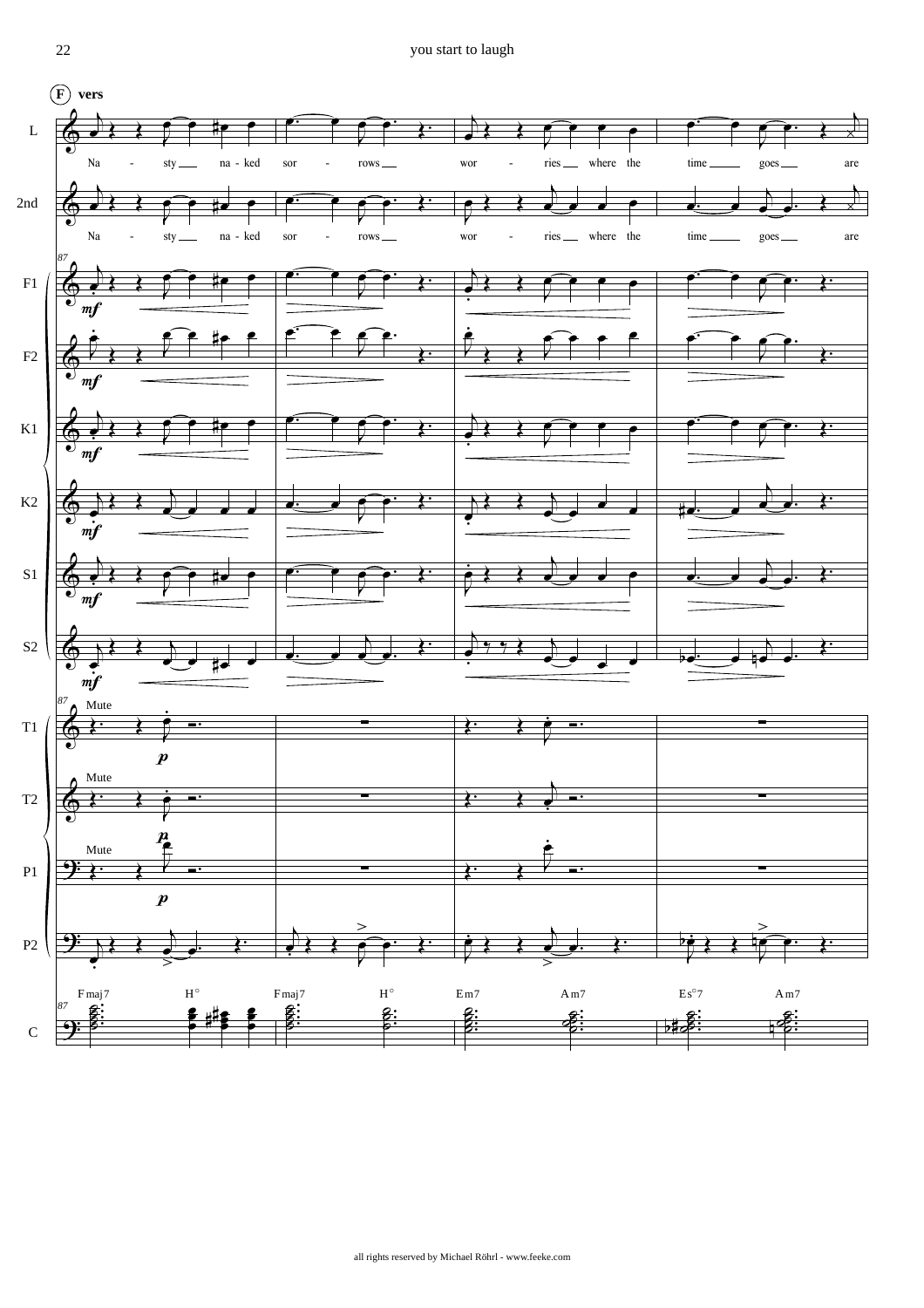![](_page_22_Figure_1.jpeg)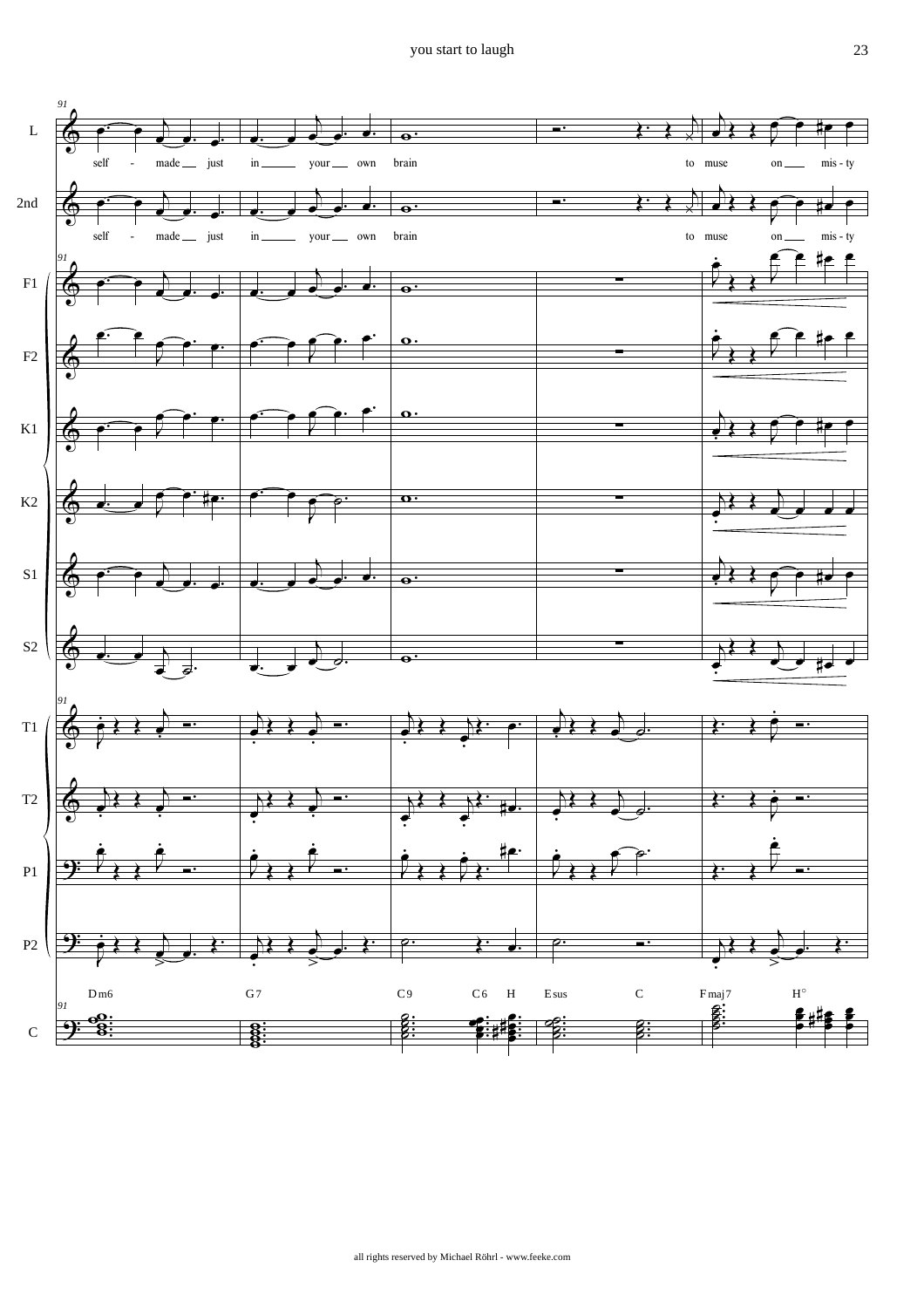![](_page_23_Figure_1.jpeg)

all rights reserved by Michael Röhrl - www.feeke.com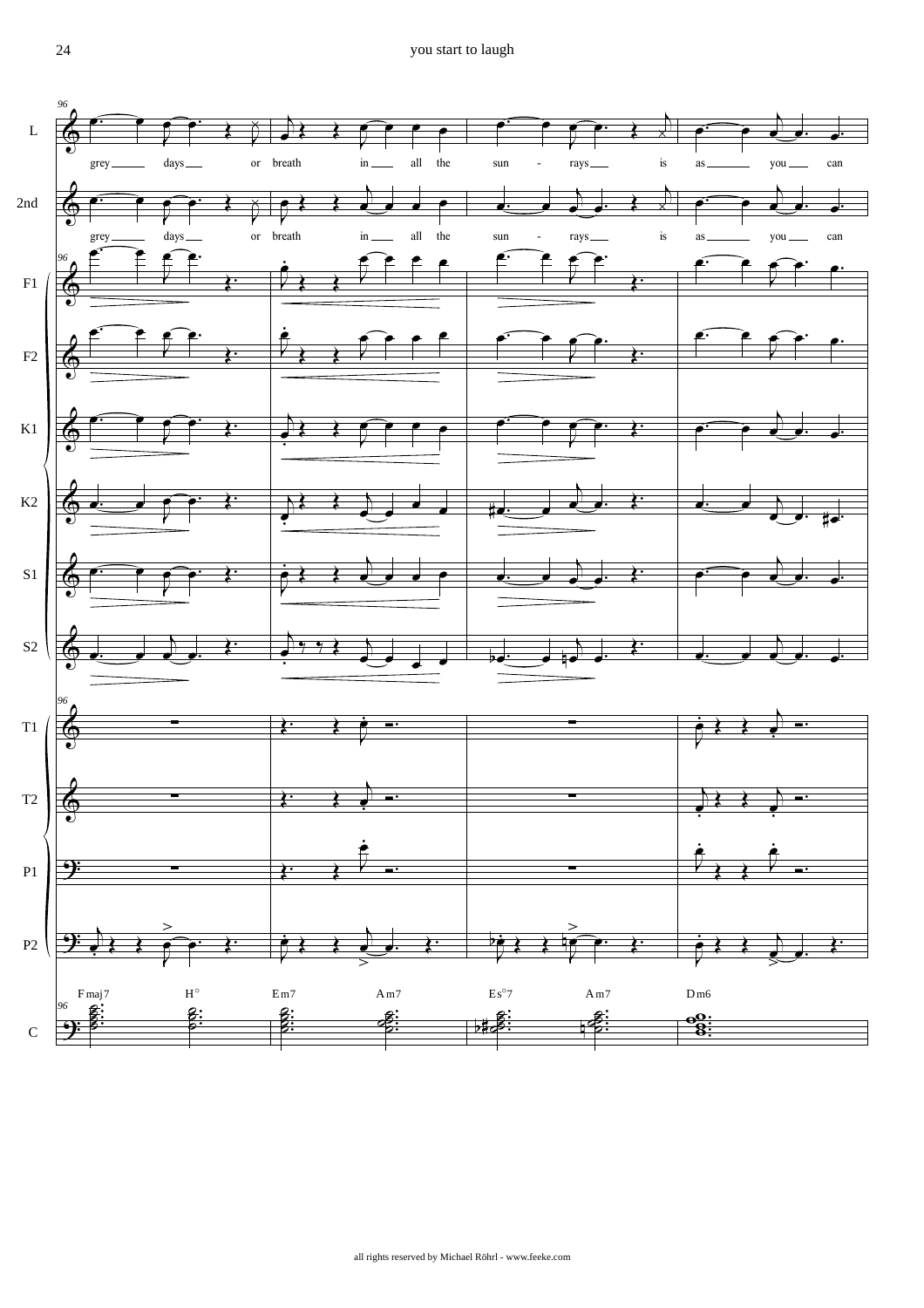![](_page_24_Figure_1.jpeg)

25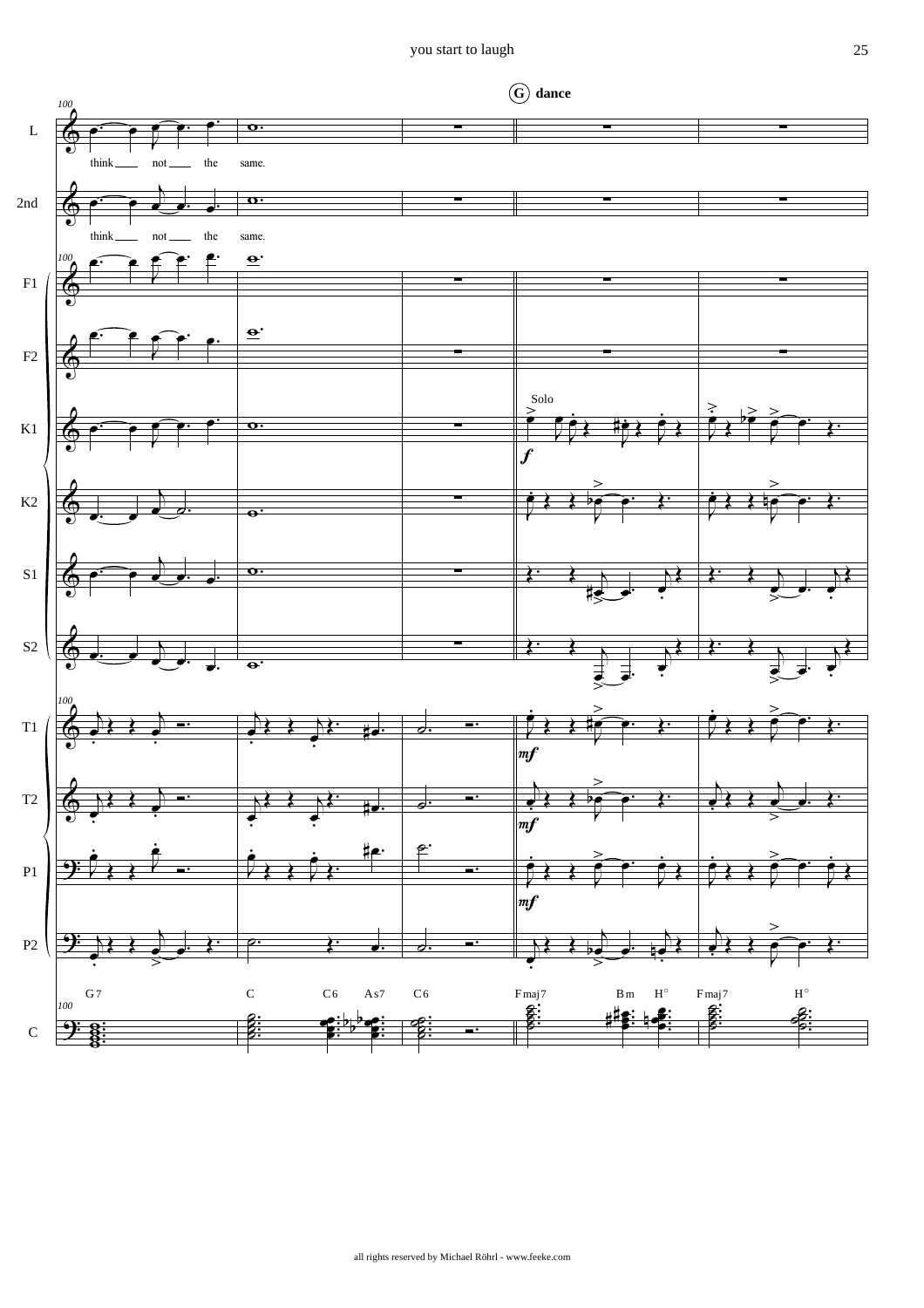![](_page_25_Figure_2.jpeg)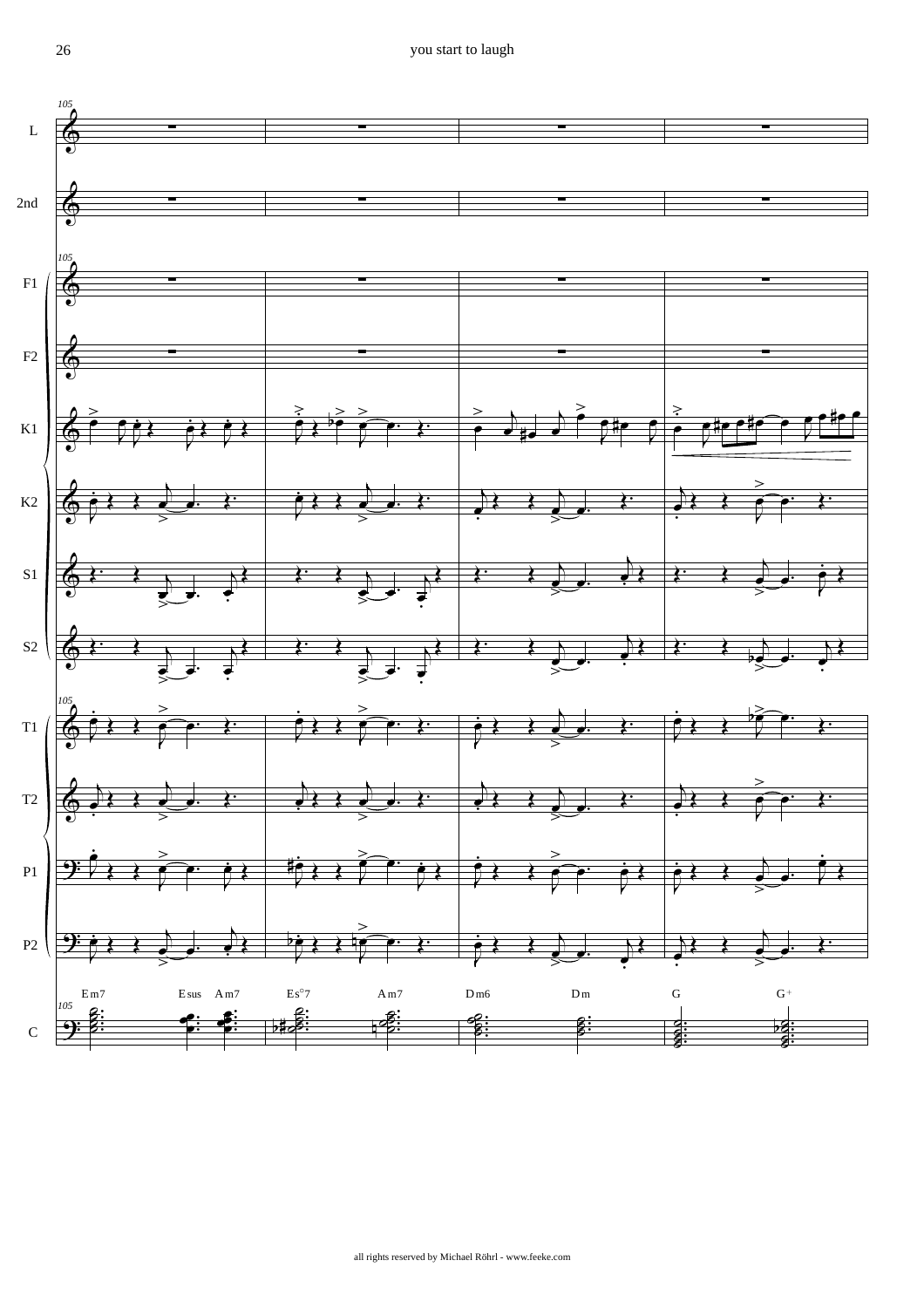![](_page_26_Figure_1.jpeg)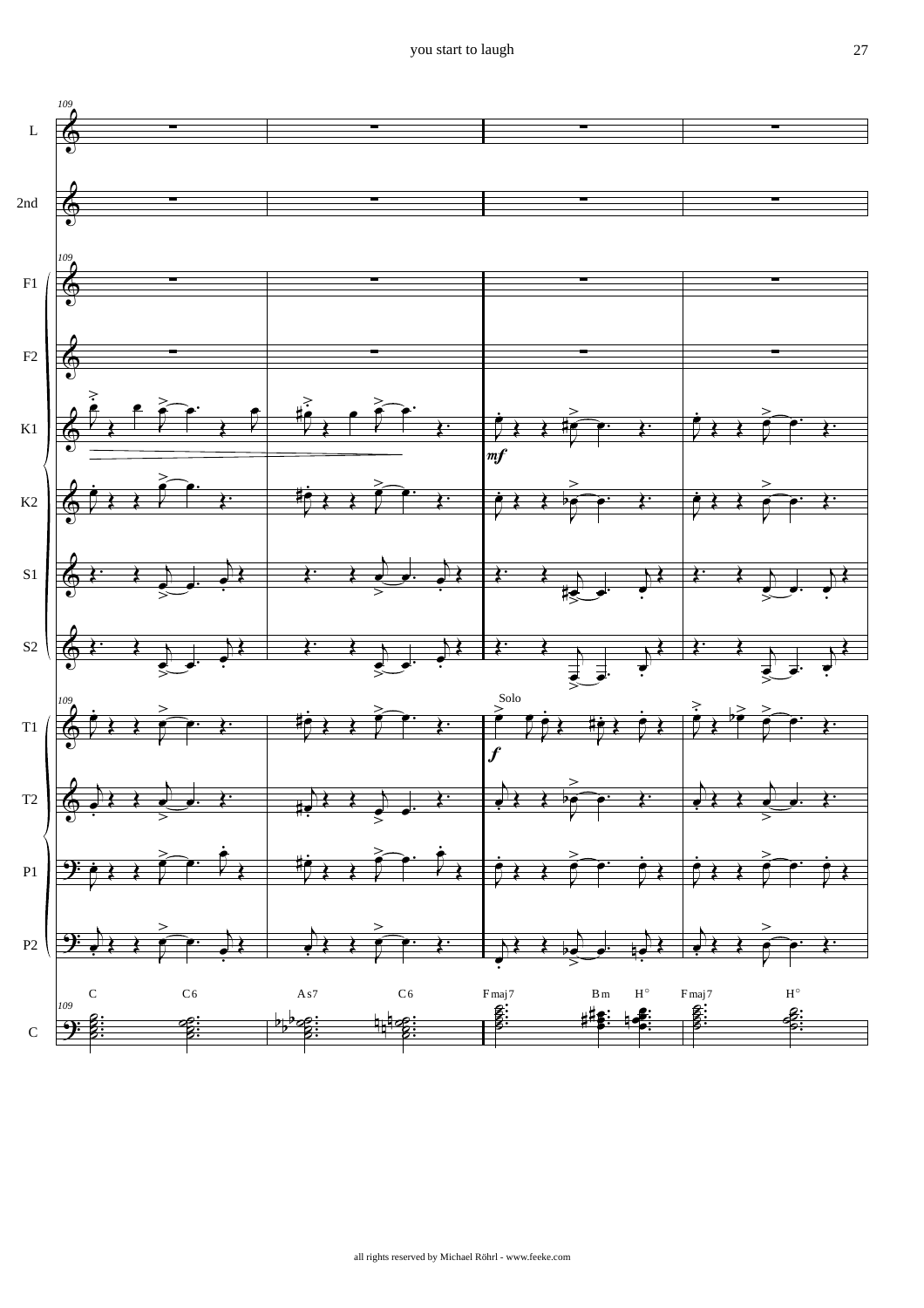![](_page_27_Figure_2.jpeg)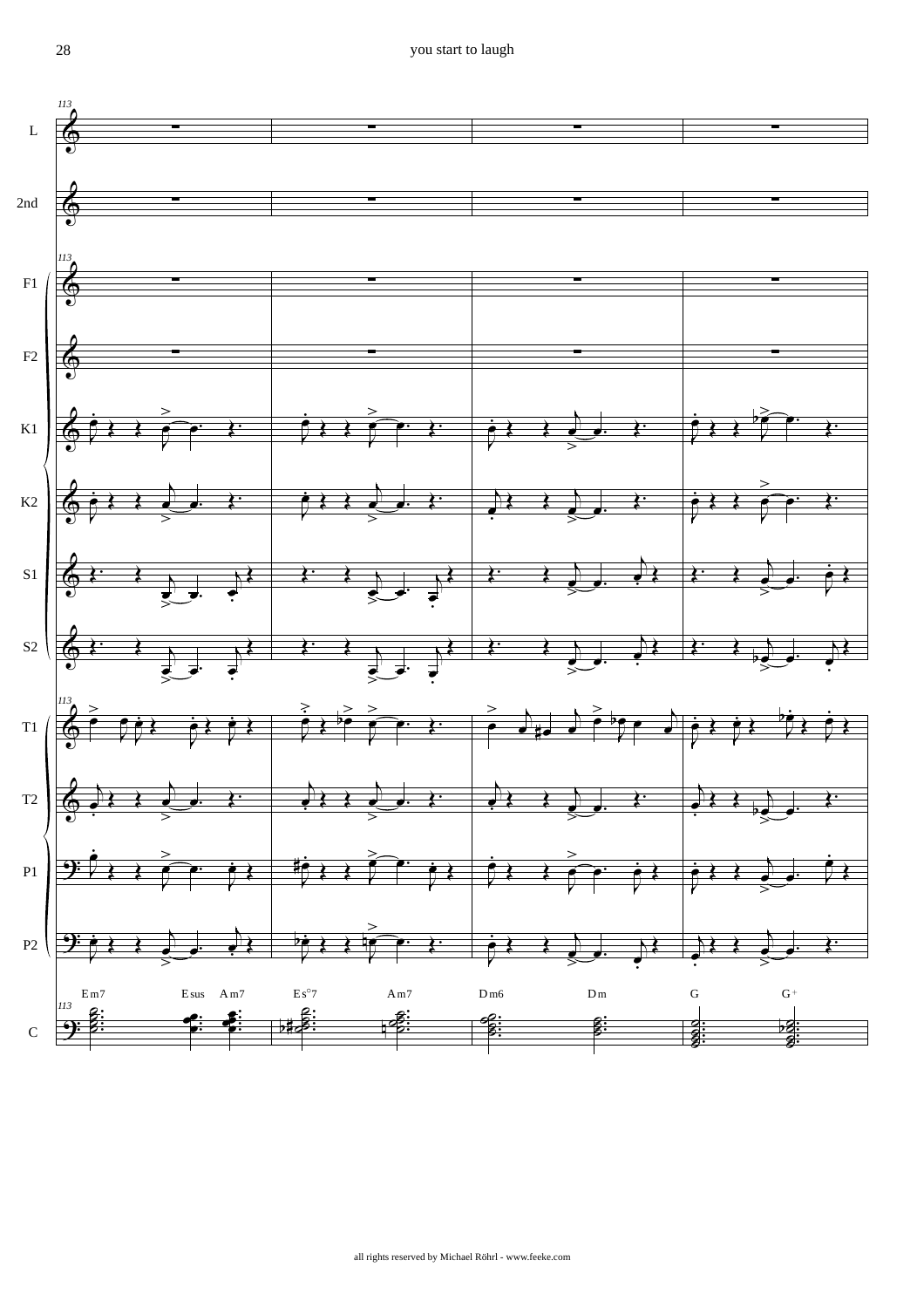![](_page_28_Figure_1.jpeg)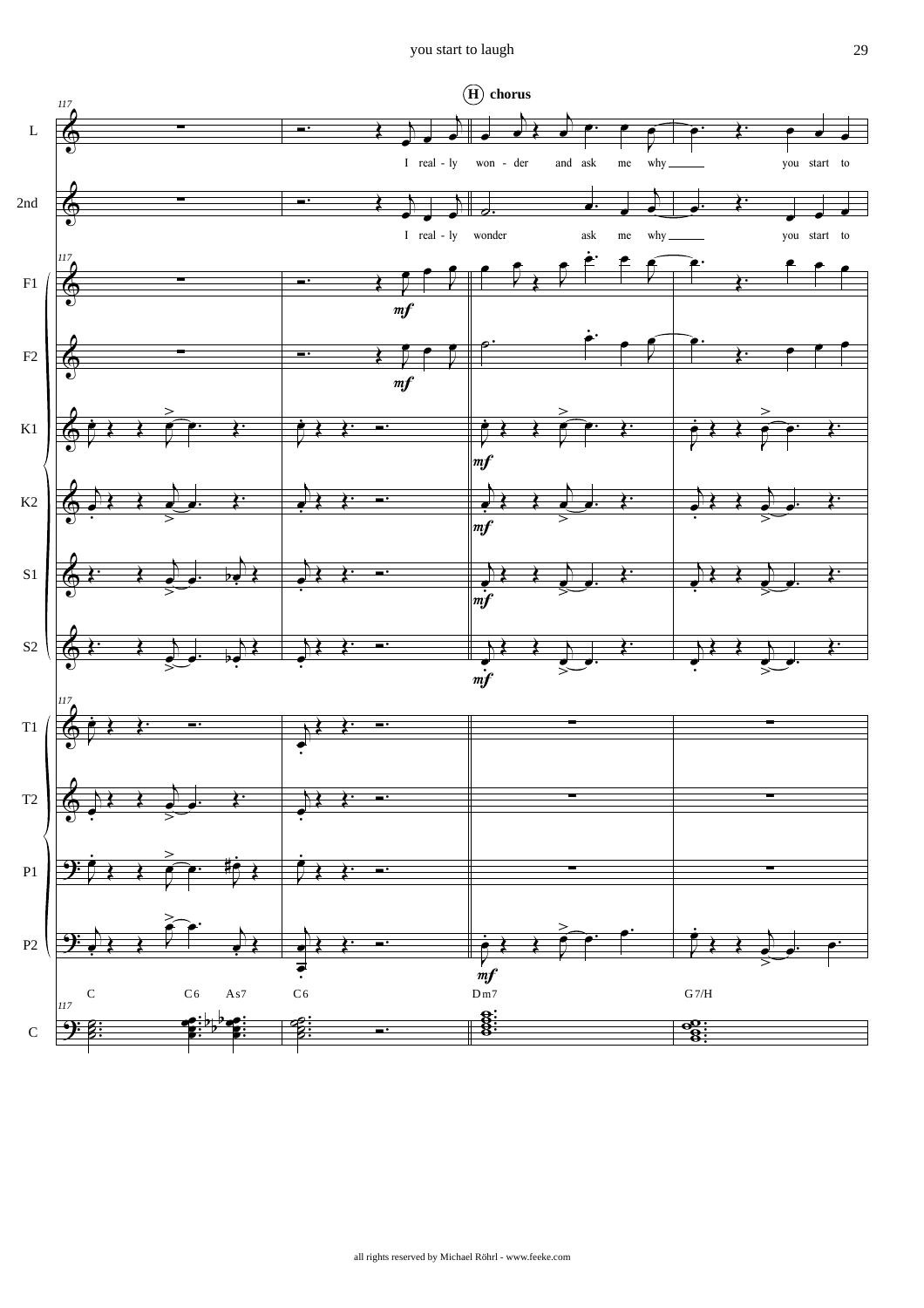![](_page_29_Figure_1.jpeg)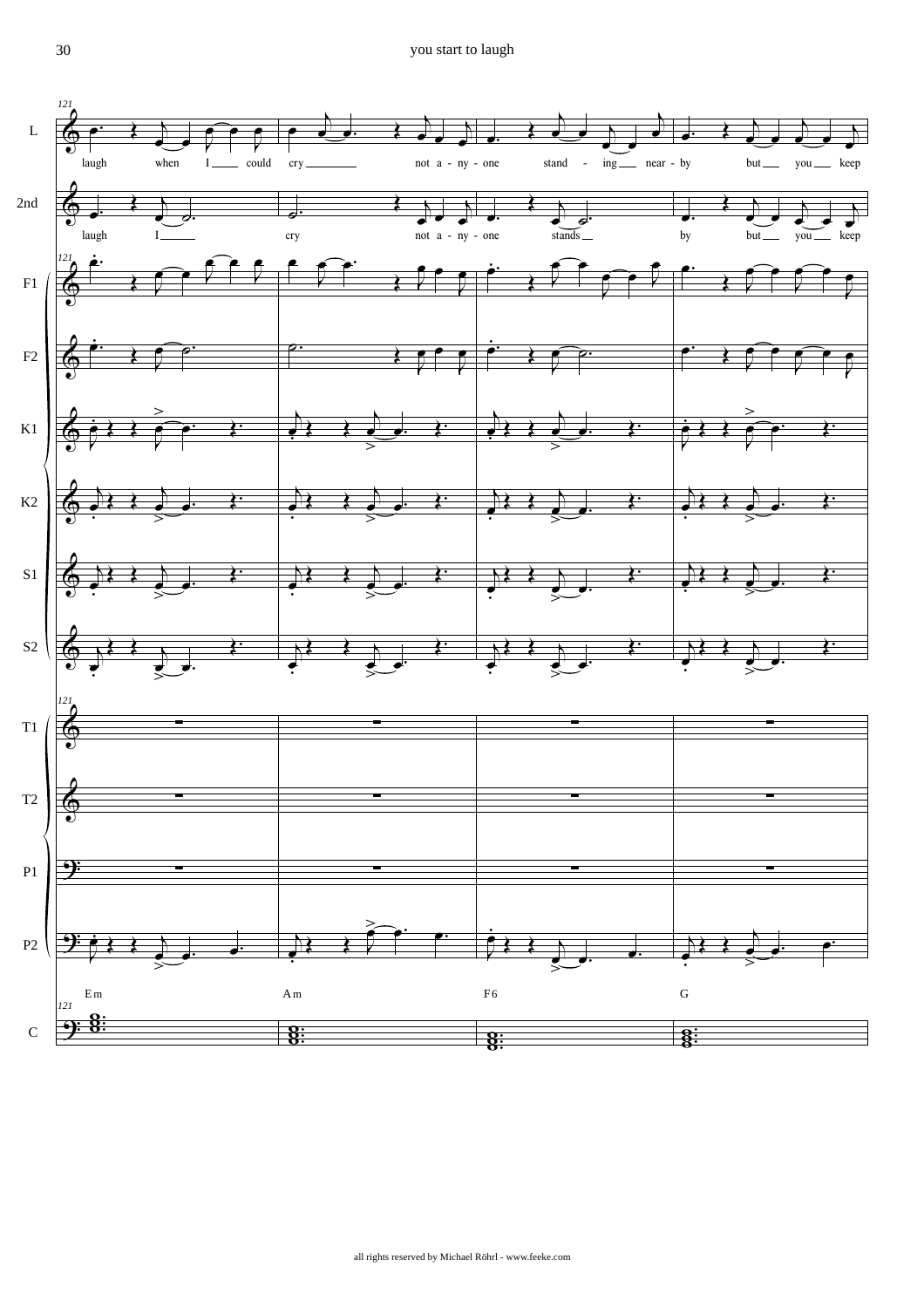![](_page_30_Figure_1.jpeg)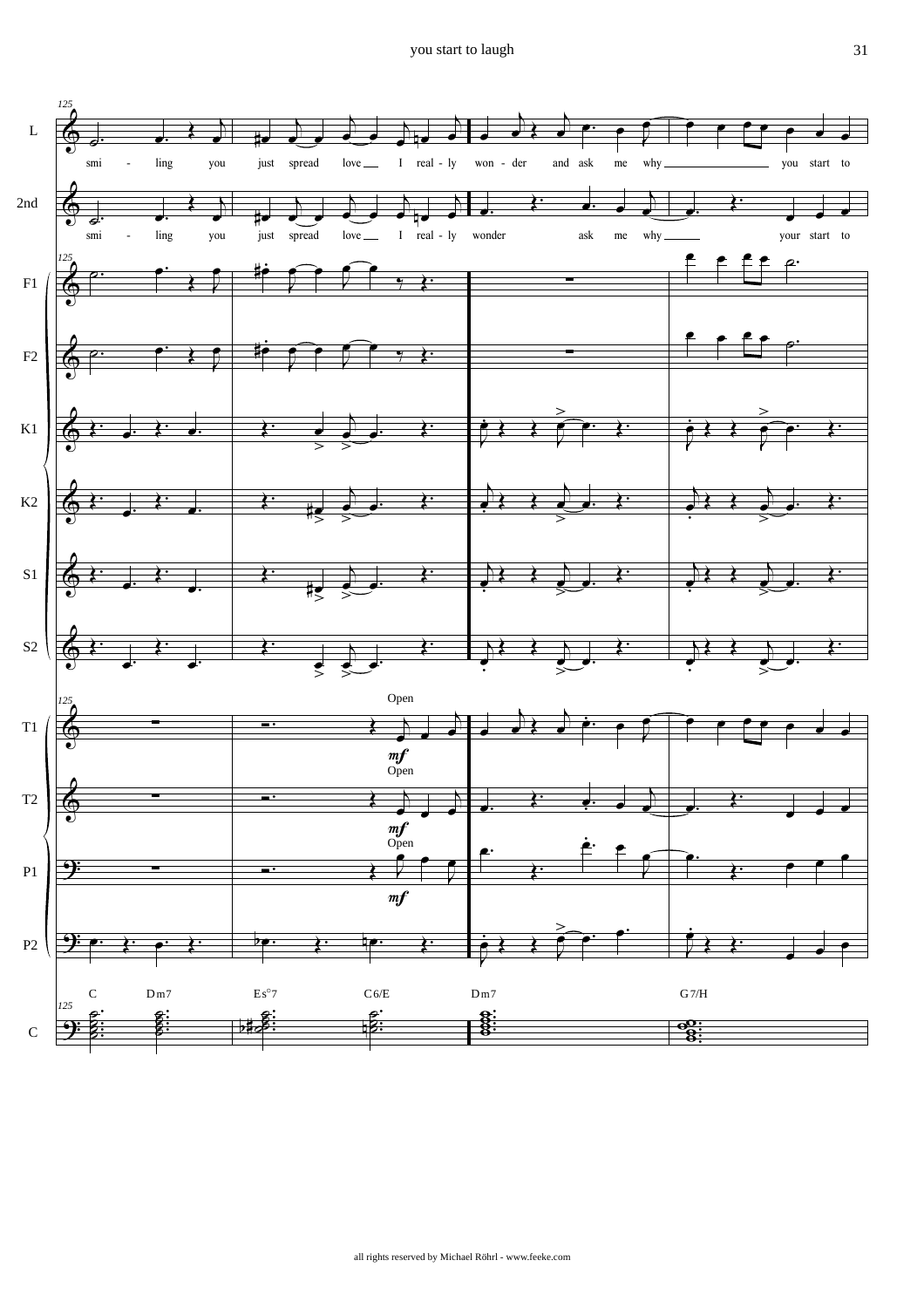![](_page_31_Figure_1.jpeg)